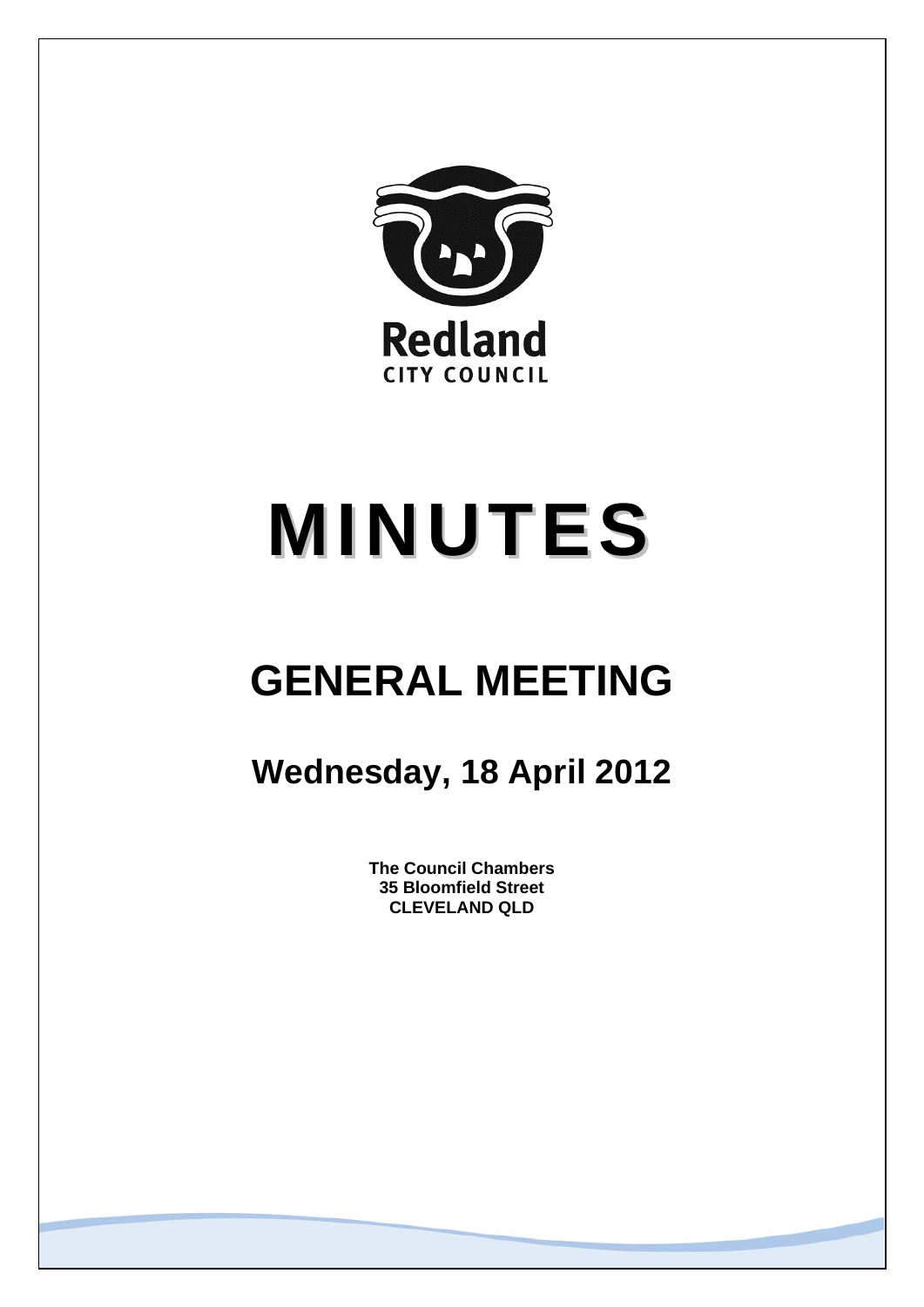#### **Table of Contents**

| <b>Item</b>    |                                                                                                        | <b>Subject</b>                                                                                                                                                                                                               | Page No |
|----------------|--------------------------------------------------------------------------------------------------------|------------------------------------------------------------------------------------------------------------------------------------------------------------------------------------------------------------------------------|---------|
|                |                                                                                                        |                                                                                                                                                                                                                              |         |
| 1              |                                                                                                        |                                                                                                                                                                                                                              |         |
| $\overline{2}$ |                                                                                                        |                                                                                                                                                                                                                              |         |
| 3              |                                                                                                        |                                                                                                                                                                                                                              |         |
| 4              |                                                                                                        |                                                                                                                                                                                                                              |         |
| 5              |                                                                                                        |                                                                                                                                                                                                                              |         |
|                | 5.1                                                                                                    |                                                                                                                                                                                                                              |         |
| 6              |                                                                                                        | <b>MATTERS OUTSTANDING FROM PREVIOUS COUNCIL MEETING</b>                                                                                                                                                                     |         |
|                | 6.1                                                                                                    | PETITION (DIVISION 10) REQUEST FOR A NEW FOOTPATH ON                                                                                                                                                                         |         |
|                | 6.2                                                                                                    | APPEAL TO RAISE FUNDS TO PURCHASE A PIANO FOR RPAC3                                                                                                                                                                          |         |
|                | 6.3                                                                                                    | PETITION (DIVISION 4) REQUEST FOR COUNCIL TO PUT<br><b>CONTRACT WITH SCAPE SHAPE ON HOLD IMMEDIATELY UNTIL</b><br><b>FURTHER DISCUSSION TAKES PLACE REGARDING CURRENT</b><br>POSITION OF STEPS AND RAMP AT ORANA ESPLANADE 3 |         |
|                | 6.4                                                                                                    |                                                                                                                                                                                                                              |         |
| 7              |                                                                                                        |                                                                                                                                                                                                                              |         |
| 8              |                                                                                                        |                                                                                                                                                                                                                              |         |
| 9              |                                                                                                        |                                                                                                                                                                                                                              |         |
| 10             | <b>DECLARATION OF MATERIAL PERSONAL INTEREST OR</b><br>CONFLICT OF INTEREST ON ANY ITEMS OF BUSINESS 5 |                                                                                                                                                                                                                              |         |
| 11             |                                                                                                        |                                                                                                                                                                                                                              |         |
| 12             |                                                                                                        |                                                                                                                                                                                                                              |         |
|                | 12.1                                                                                                   |                                                                                                                                                                                                                              |         |
|                |                                                                                                        | 12.1.1 SOUTHERN MORETON BAY ISLANDS WASTEWATER                                                                                                                                                                               |         |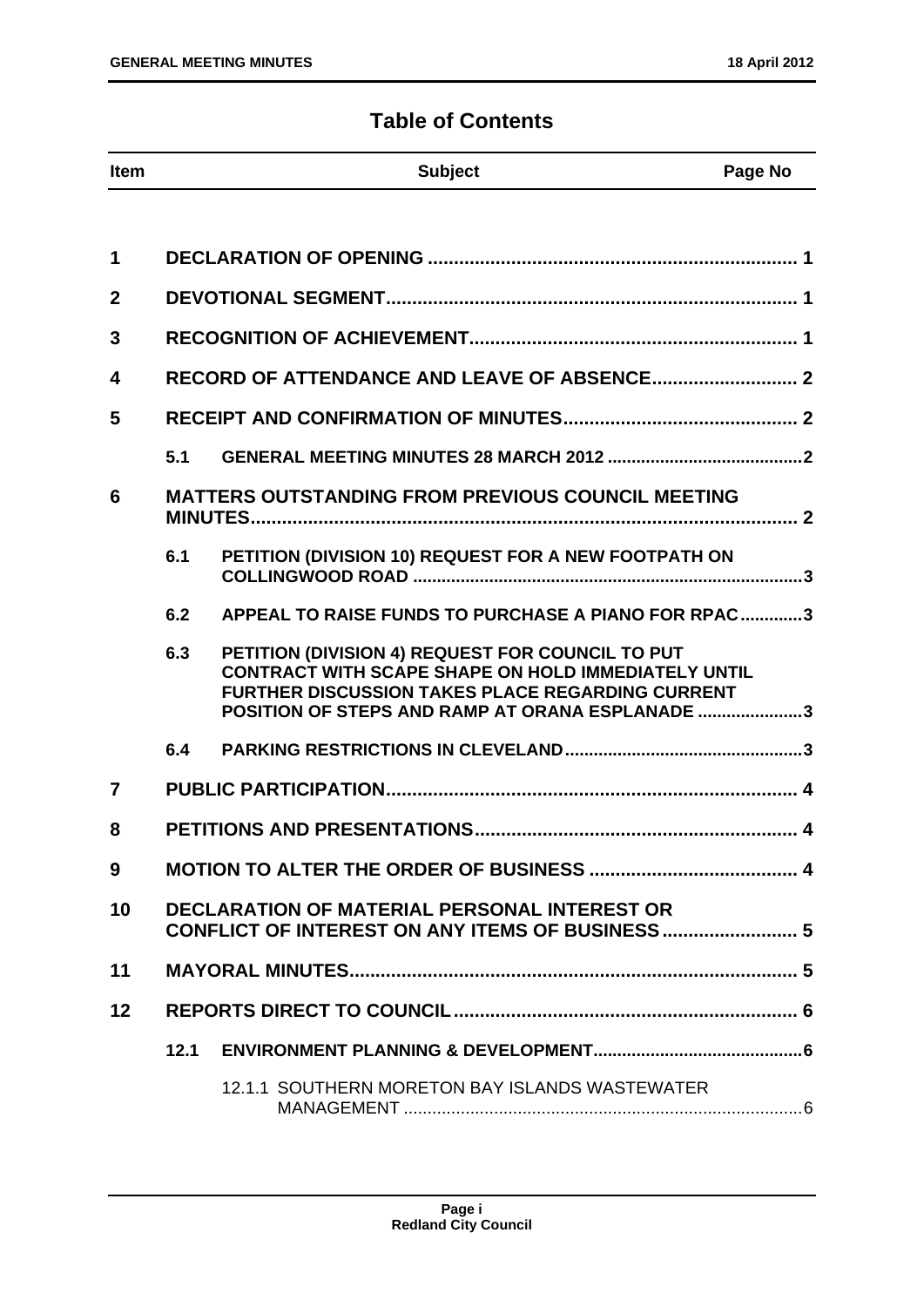| 17 |      |                                                                                                                                                                                         |    |
|----|------|-----------------------------------------------------------------------------------------------------------------------------------------------------------------------------------------|----|
|    |      | 16.2.2 ESTABLISHMENT OF A PREFERRED SUPPLIER<br>ARRANGEMENT FOR THE MANUFACTURE, SUPPLY,<br>DELIVERY AND INSTALLATION OF AIR HANDLER AND FAN<br>COIL UNIT UPGRADES AND THE PROVISION OF |    |
|    |      | 16.2.1 REDLAND WATER ASSET AND DEBT APPORTIONMENT37                                                                                                                                     |    |
|    | 16.2 |                                                                                                                                                                                         |    |
|    |      |                                                                                                                                                                                         |    |
|    | 16.1 |                                                                                                                                                                                         |    |
| 16 |      |                                                                                                                                                                                         | 35 |
|    |      | 15.1.1 COMMUNITY GRANTS PROGRAM ROUND 2 APPROVAL                                                                                                                                        |    |
| 15 |      |                                                                                                                                                                                         |    |
|    |      | 14.1.1 WEINAM CREEK PARKING - PROPOSED MOTION32                                                                                                                                         |    |
|    | 14.1 |                                                                                                                                                                                         |    |
| 14 |      |                                                                                                                                                                                         |    |
|    | 13.1 |                                                                                                                                                                                         |    |
| 13 |      |                                                                                                                                                                                         |    |
|    |      |                                                                                                                                                                                         |    |
|    | 12.4 |                                                                                                                                                                                         |    |
|    |      | 12.3.1 TRANSFER OF UNSPENT FUNDS FROM THE COMMUNITY<br>GRANTS PROGRAM TO THE SPONSORSHIP PROGRAM 23                                                                                     |    |
|    | 12.3 |                                                                                                                                                                                         |    |
|    |      |                                                                                                                                                                                         |    |
|    | 12.2 |                                                                                                                                                                                         |    |
|    |      | 12.1.3 DELEGATION TO CHIEF EXECUTIVE OFFICER UNDER<br>WASTE REDUCTION & RECYCLING ACT 2011  18                                                                                          |    |
|    |      | 12.1.2 PROPOSED CHANGES TO COUNCIL RESOLUTION<br>REGARDING EXEMPTIONS UNDER SCHEDULE 4 OF THE<br>SUSTAINABLE PLANNING REGULATION 2009 12                                                |    |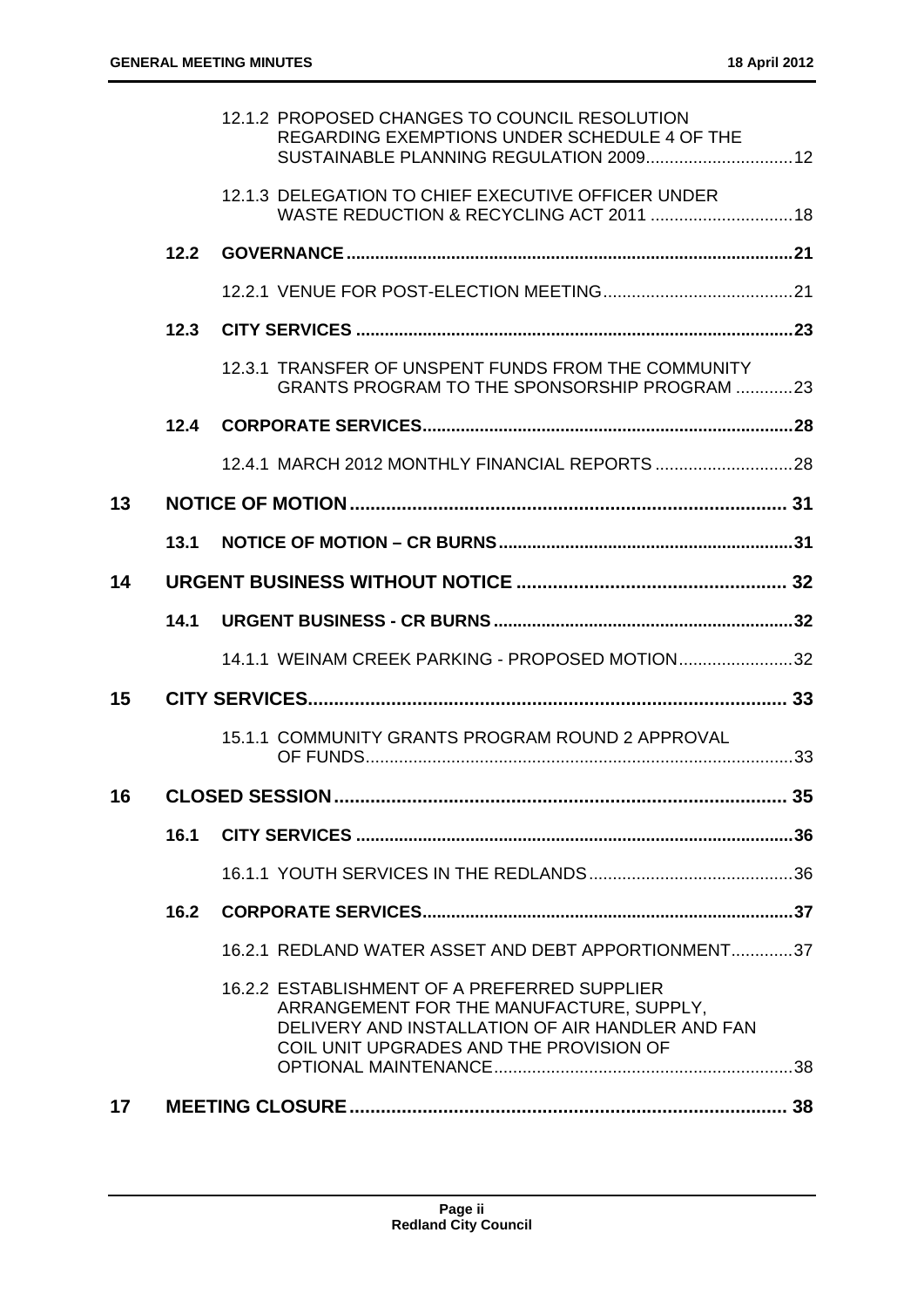#### **1 DECLARATION OF OPENING**

The Mayor declared the meeting open at 4.00pm and acknowledged the Quandamooka people, who are the traditional custodians of the land on which Council meets.

The Mayor also paid Council's respect to their elders, past and present, and extended that respect to other indigenous Australians who are present.

#### **2 DEVOTIONAL SEGMENT**

Pastor Bruce Allder, member of the Ministers' Fellowship, led Council in a brief devotional segment.

#### **3 RECOGNITION OF ACHIEVEMENT**

- Mayor Hobson reported that Mark French from EMQ presented Council with a Certificate of Appreciation from the Department of Community Safety, thanking Council for its support during the 12-14 months of floods and rain and their willingness to support other local governments.
- The Chief Executive Officer, Mr G Stevenson, expressed on behalf of Redland City Council staff, appreciation of the contribution the Mayor and Councillors have made during this term of Council. He recognised the retiring Councillors (Cr Toni Bowler and Cr John Burns) for their long service and contribution to Council and wished all Councillors and Candidates standing for election the very best.
- Mayor Hobson gave particular recognition to Cr Toni Bowler who will have completed 18 years as a Councillor in this Council. She thanked Cr Bowler for her unfailing commitment to the community. Mayor Hobson also thanked Councillors Burns and Williams for their contribution to Council in the various divisions they have represented over time. She also thanked all Councillors for their commitment and dedication throughout the challenges and gave proud thanks for the service they have done for the community.
- Mayor Hobson thanked the General Managers for their contribution to the way this Council now operates more effectively. Thanks were given to all officers, for their commitment, thorough preparation of reports, willingness to work and be patient with Councillors. She acknowledged the work of all staff of Redland City Council and their contribution to the Redlands community.
- Cr Elliott acknowledged Cr Bowler and Cr Burns, and their huge contribution to this community, wishing them well in their endeavours.
- Cr Murray acknowledged the two retiring Councillors (Burns and Bowler) for their enthusiastic contribution to the community. She also acknowledged the hard work Cr Williams has put in to the community.
- Cr Bowler stated that she will miss her friendships with Councillors and staff and her connection with the residents throughout the whole of the City.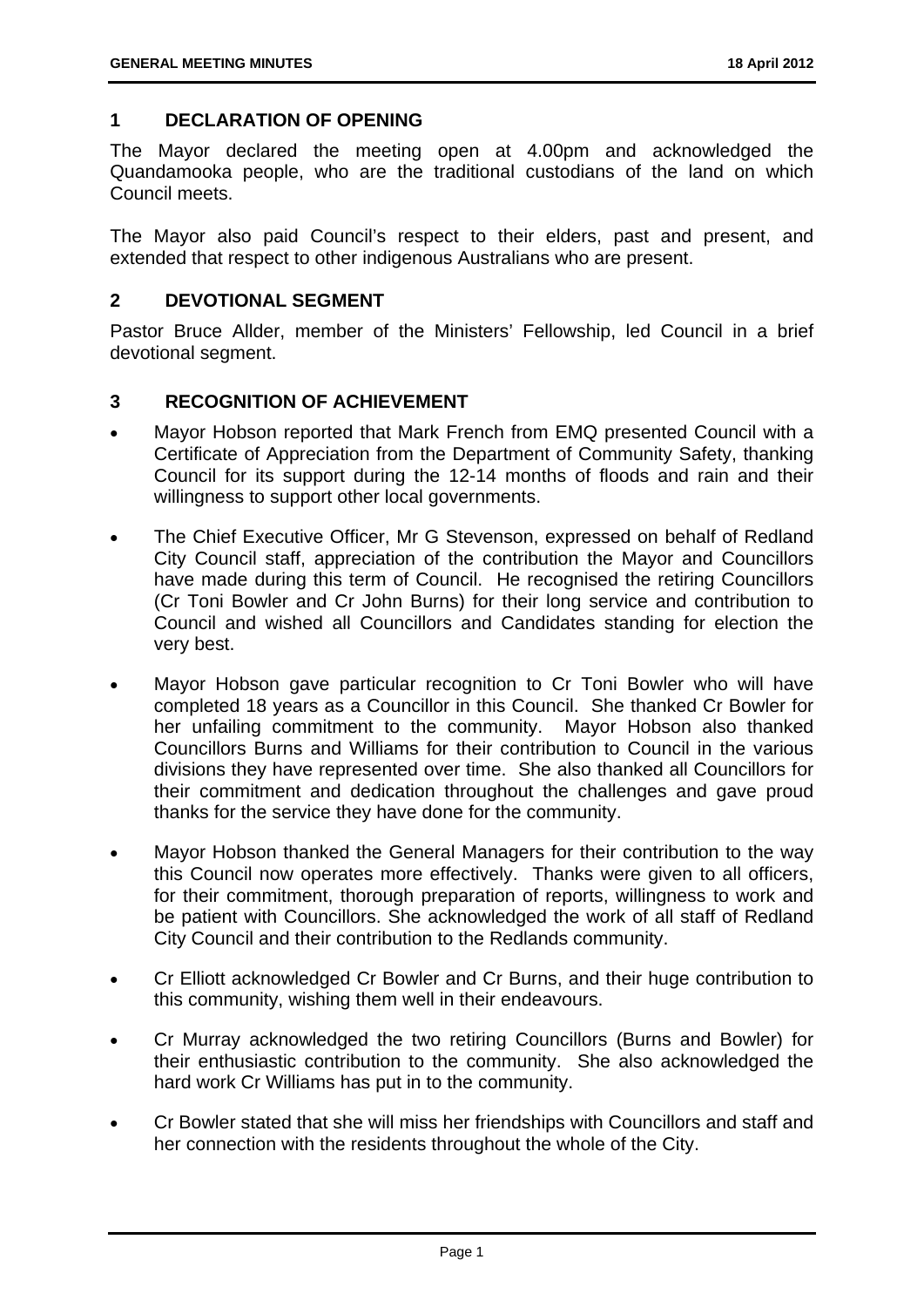Mayor Hobson gave thanks to the Chief Executive Officer, Gary Stevenson for his guidance throughout the many areas of Council to include the ongoing water reform - for his very strategic approach, great skill and sensitivity.

#### **4 RECORD OF ATTENDANCE AND LEAVE OF ABSENCE**

#### **MEMBERS PRESENT:**

| Cr M Hobson PSM     | Mayor                                                 |
|---------------------|-------------------------------------------------------|
| Cr W Boglary        | <b>Councillor Division 1</b>                          |
| Cr C Ogilvie        | <b>Councillor Division 2</b>                          |
| Cr D Henry          | <b>Councillor Division 3</b>                          |
| Cr J Burns          | Councillor Division 4 – left at 5.33pm                |
| Cr B Townsend       | Councillor Division 5 – left at 6.36pm                |
| Cr T Bowler         | <b>Councillor Division 6</b>                          |
| <b>Cr M Elliott</b> | Deputy Mayor & Councillor Division 7 – left at 6.36pm |
| <b>Cr K Reimers</b> | <b>Councillor Division 8</b>                          |
| Cr Williams         | Councillor Division 9 – left at 6.49pm                |
| Cr H Murray         | <b>Councillor Division 10</b>                         |
|                     |                                                       |

#### **EXECUTIVE LEADERSHIP GROUP:**

| Mr G Stevenson PSM | <b>Chief Executive Officer</b>                                |
|--------------------|---------------------------------------------------------------|
| Mr N Clarke        | <b>General Manager Governance</b>                             |
| Mr M Drydale       | <b>General Manager Corporate Services</b>                     |
| Mrs T Averay       | <b>General Manager Environment Planning &amp; Development</b> |
| Mrs L Rusan        | <b>General Manager City Services</b>                          |

#### **MINUTES:**

Mrs E Striplin Acting Corporate Meetings & Registers Team Leader

#### **5 RECEIPT AND CONFIRMATION OF MINUTES**

#### **5.1 GENERAL MEETING MINUTES 28 MARCH 2012**

That the minutes of the General Meeting of Council held on 28 March 2012 be confirmed.

General Meeting Minutes 28 March 2012

#### CARRIED

Cr Reimers queried the petition '*Requesting the completion of the footpath between Sherwood Court and Euston Court, Wellington Point'* as this was not showing in the Agenda.

The petition has been referred to City Services and a report addressing this matter will be presented at a future Committee meeting.

#### **6 MATTERS OUTSTANDING FROM PREVIOUS COUNCIL MEETING MINUTES**

The Chief Executive Officer presented the following items for noting: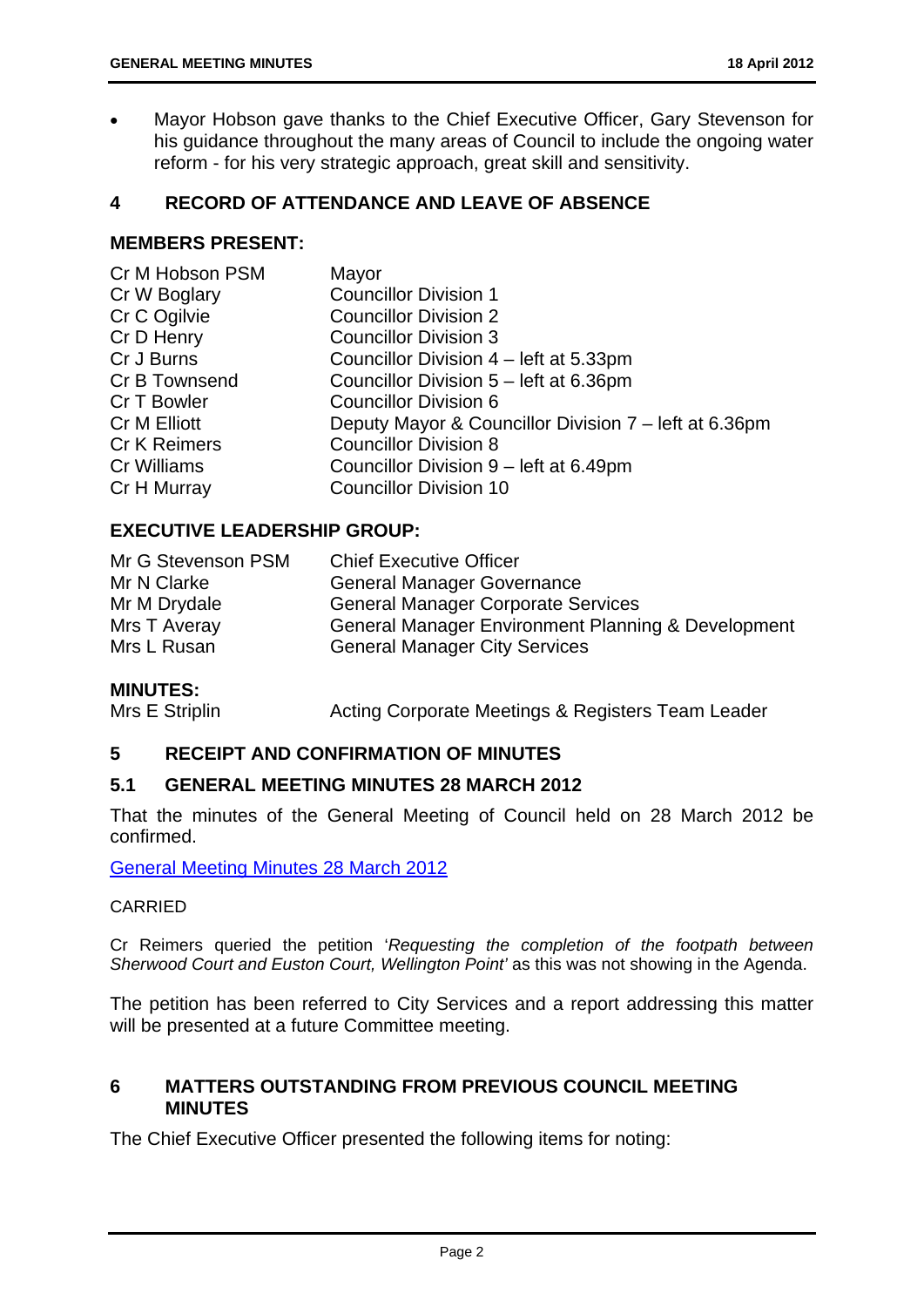#### **6.1 PETITION (DIVISION 10) REQUEST FOR A NEW FOOTPATH ON COLLINGWOOD ROAD**

At the General Meeting on 26 October 2011 Council resolved that the petition, which reads as follows, be received and referred to a committee or officer for a report back to Council:

"*We the undersigned residents of Redland City, hereby petition Redland City Council to provide a new pathway along the southern side of Collingwood Road between Spoonbill Street and Hardy Road, to where a 'school-safe' crossing can be installed across Collingwood Road*."

A report addressing this matter was due to be presented to the Planning & Policy Committee meeting on 7.3.2012. At the General Meeting 29.2.2012, the Chief Executive Officer advised the meeting that the above report would be presented at a subsequent meeting, due to further research being required on this matter.

#### **6.2 APPEAL TO RAISE FUNDS TO PURCHASE A PIANO FOR RPAC**

At the General Meeting on 14 December 2011 Council resolved that a report be prepared and presented to Council on how to establish such an appeal.

A report addressing this matter will be presented at a future Corporate Services & Governance Committee.

#### **6.3 PETITION (DIVISION 4) REQUEST FOR COUNCIL TO PUT CONTRACT WITH SCAPE SHAPE ON HOLD IMMEDIATELY UNTIL FURTHER DISCUSSION TAKES PLACE REGARDING CURRENT POSITION OF STEPS AND RAMP AT ORANA ESPLANADE**

At the General Meeting on 25 January 2012 Council resolved that the petition, which reads as follows, be received and referred to a Committee or officer for consideration and a report to the local government and that the current works be suspended and deferred pending the outcome of the report and decision of Council:

*"Petition from residents requesting that Council put the contract with Scape Shape on hold immediately until further discussion takes place regarding correct position of steps and ramp. Correct position of steps at GPS coordination – 27.34.204 and 153.18.455.* 

A report addressing this matter will be presented to a future Committee meeting.

#### **6.4 PARKING RESTRICTIONS IN CLEVELAND**

At the General Meeting on 29 February 2012 Council resolved that a report be prepared and presented to Council regarding parking restrictions in Cleveland with the view of easing those restrictions.

A report addressing this matter will be presented at a future Committee meeting.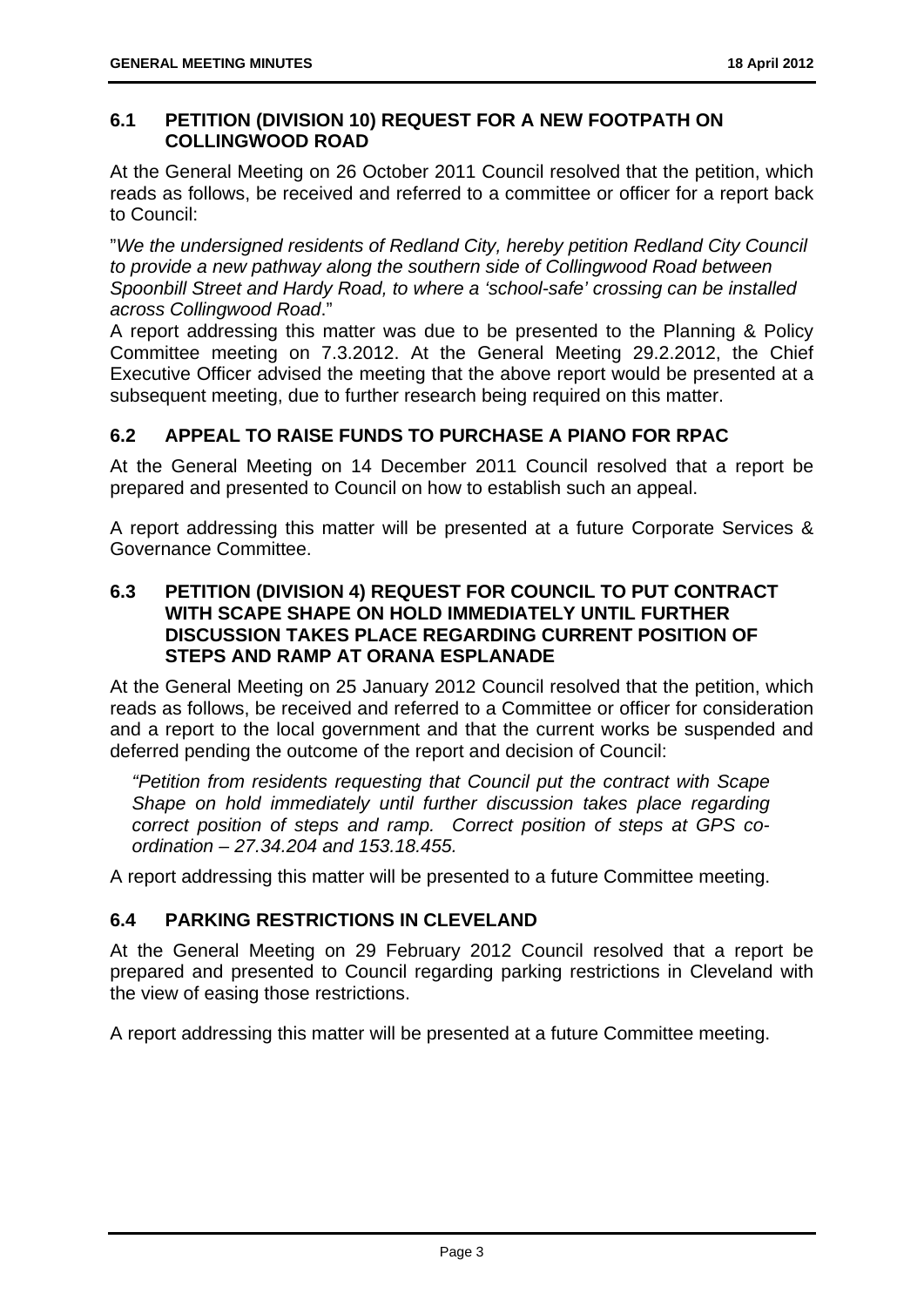#### **7 PUBLIC PARTICIPATION**

#### **MOTION TO ADJOURN MEETING**

Moved by: Cr B Townsend Seconded by: Cr D Henry

That Council adjourn the meeting for a 15 minute public participation segment.

#### **CARRIED**

- 1. Ms G Nemeth of Macleay Island addressed the Council on remote parking for Weinam Creek.
- 2. Mrs K Murphy of Thornlands addressed Council thanking the Service Manager, Roads & Drainage for the prompt action taken on a request for signage on Springacre Road.
- 3. Mrs G James of Macleay Island addressed Council on parking at Weinam Creek.
- 4. Mr I Sajko resident of Mount Cotton addressed Council regarding the mowing of grass and other vegetation issues outside his property.
- 5. Mr Mark Edwards, on behalf of residents of Redland Bay and SMBI addressed Council regarding Weinam Creek parking and the remote location proposal.

#### **MOTION TO RESUME MEETING**

| Moved by:    | <b>Cr M Elliott</b> |
|--------------|---------------------|
| Seconded by: | Cr D Henry          |

That the meeting proceedings resume.

#### CARRIED

**8 PETITIONS AND PRESENTATIONS** 

Nil

#### **9 MOTION TO ALTER THE ORDER OF BUSINESS**

**Moved by: Cr J Burns Seconded by: Cr K Williams** 

**That Item 15.1.1 (***Urgent Business without Notice***) be moved forward and discussed as Item 14.1.1 before closed session.** 

#### **CARRIED**

DIVISION

FOR: Crs Burns, Reimers, Murray, Williams, Townsend, Henry, Boglary and Hobson

AGAINST: Crs Elliott and Bowler

Cr Ogilvie was not present when the motion was put.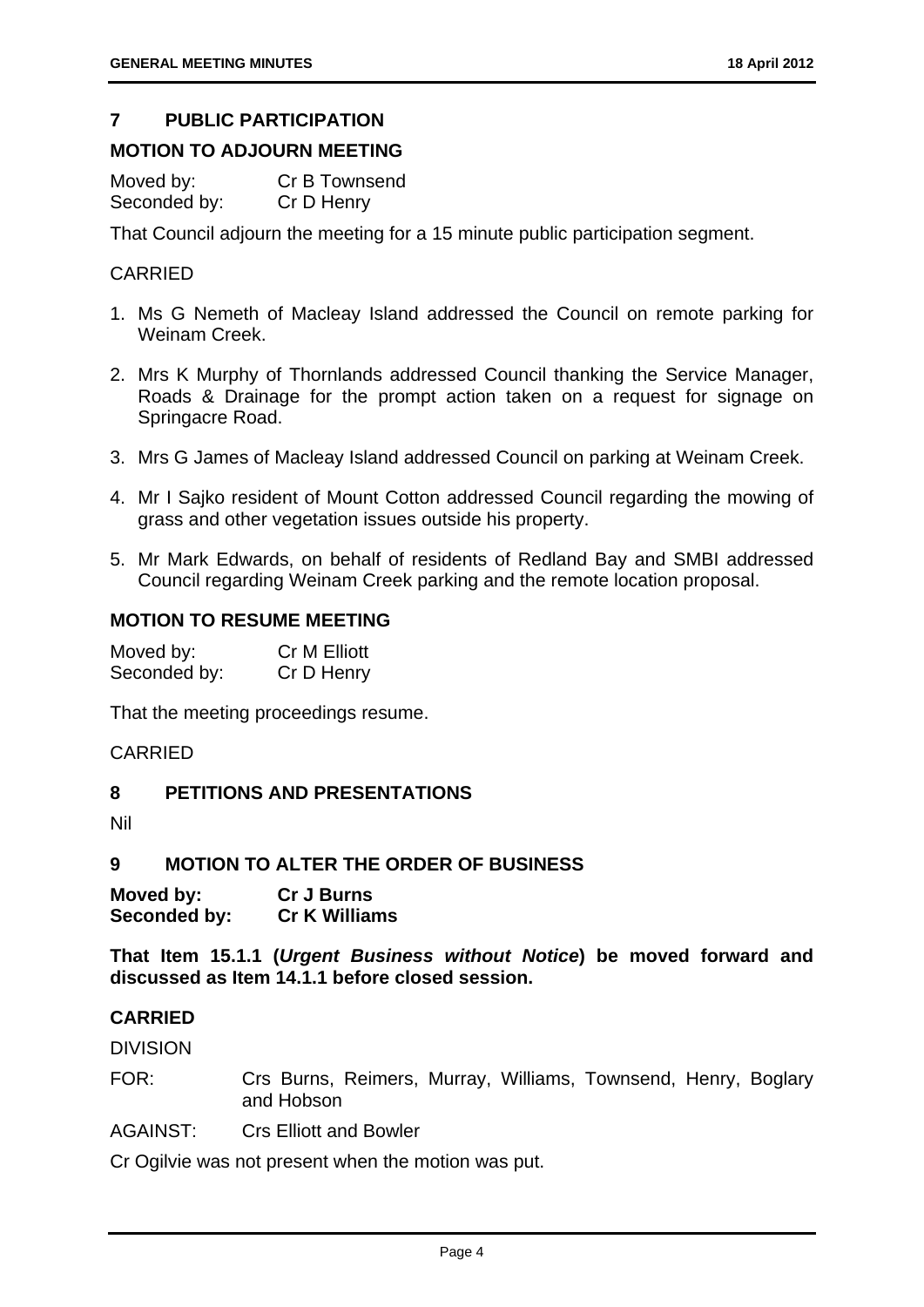#### **10 DECLARATION OF MATERIAL PERSONAL INTEREST OR CONFLICT OF INTEREST ON ANY ITEMS OF BUSINESS**

Crs Reimers, Townsend, Henry, Ogilvie, Boglary and Hobson declared a conflict of interest in Item 15.1.1 *Community Grants Program Round 2 Approval of Funds*. (See Item 15.1.1 for details)

#### **11 MAYORAL MINUTES**

Nil.

#### **COUNCILLOR ABSENCES DURING MEETING**

Cr Elliott left the meeting at 4.24pm and returned at 4.29pm (during Items 3 to 6) Cr Ogilvie left the meeting at 4.36pm (during Public Participation) and returned at 4.55pm (during Item 12.1.1)

Cr Elliott left the meeting at 5.02pm and returned at 5.03pm (during Item 12.1.2)

Cr Henry left the meeting at 5.20pm and returned at 5.22pm (during Item 14.1.1)

Cr Burns left the meeting at 5.33pm (after Item 14.1.1)

Cr Elliott left the meeting at 5.35pm and returned at 5.36pm (during Item 15.1.1)

Cr Boglary left the meeting at 5.45pm and returned at 5.49pm (during closed session)

Cr Elliott left the meeting at 5.46pm (during closed session) and returned at 6.33pm (during Item 14.2.1)

Cr Townsend left the meeting at 5.59pm and returned at 6.04pm (during closed session)

Cr Ogilvie left the meeting at 5.42pm (during Item 14.1.1) and returned at 5.45pm (during closed session)

Cr Williams left the meeting at 6.13pm and returned at 6.15pm (during closed session)

Cr Williams left the meeting at 6.26pm and returned at 6.31pm (during closed session)

Cr Elliott left the meeting at 6.36pm

Cr Townsend left the meeting at 6.36pm

Cr Williams left the meeting at 6.49pm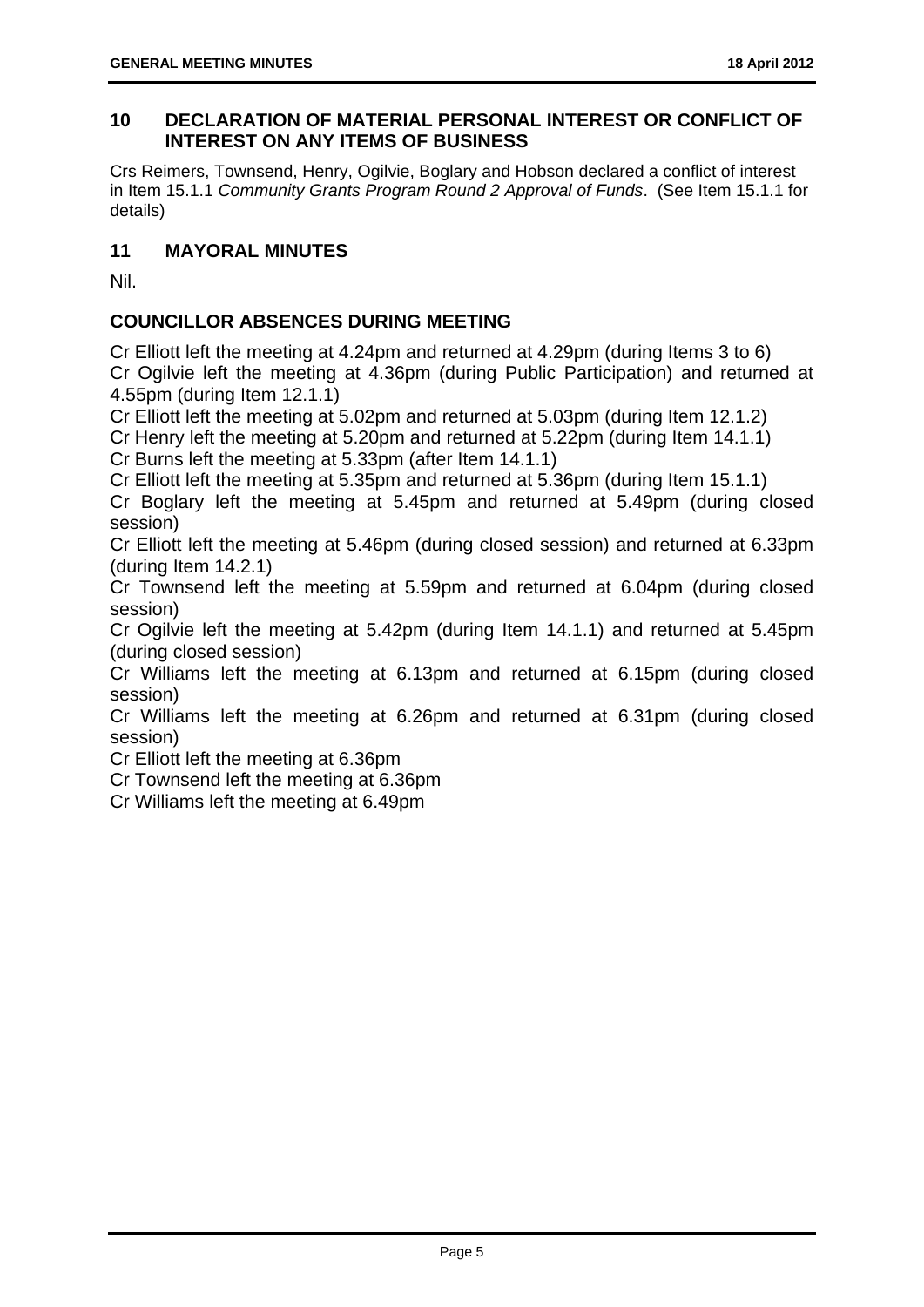#### **12 REPORTS DIRECT TO COUNCIL**

- **12.1 ENVIRONMENT PLANNING & DEVELOPMENT**
- **12.1.1 SOUTHERN MORETON BAY ISLANDS WASTEWATER MANAGEMENT**

| <b>Dataworks Filename:</b>  | <b>LUP On-site Wastewater Management Policy</b>                                                                                            |
|-----------------------------|--------------------------------------------------------------------------------------------------------------------------------------------|
| <b>Attachments:</b>         | <b>POL 3032 On Site Wastewater Management</b><br><b>GL 3001 001 Secondary Treatment Plant</b><br>GL 3032 001 On site Wastewater Management |
| <b>Responsible Officer:</b> | <b>Gary Photinos</b><br><b>Group Manager, City Planning and Environment</b>                                                                |
| Author:                     | <b>Brett Hookway</b><br><b>Strategic Planner</b>                                                                                           |

#### **EXECUTIVE SUMMARY**

At its General Meeting on 27 July 2011 Council resolved to 'adopt *Temporary Local Planning Instrument No.1 (Southern Moreton Bay Islands Residential Zone: On-Site Wastewater Treatment) 2011* with a commencement date of 5 August 2011'. The *Temporary Local Planning Instrument No.1 (Southern Moreton Bay Islands Residential Zone: On-Site Wastewater Treatment) 2011* (TLPI) commenced on the 5 August 2011 and has suspended the operation of certain sections of the Redland Planning Scheme (RPS) and required that advanced secondary wastewater treatment systems be installed with all new dwelling houses and major renovations on the Southern Moreton Bay Islands (SMBIs).

While the TLPI has been in operation options for the more permanent arrangement to require an advanced level of waste water treatment on SMBIs have been investigated. Through these investigations it has been determined that the most practicable arrangement is to amend the existing On-site Waste Water Management Policy 3032 and associated guidelines [Attachments 1-3] to include specific performance criteria and acceptable measures for the SMBIs which will require the installation of advanced secondary treatment systems or the achievement of advanced secondary wastewater treatment on the SMBIs.

On-site waste water systems are regulated under the *Plumbing and Drainage Act 2002* [PDA], *Standard Plumbing and Drainage Regulation 2003* and the Queensland Plumbing and Wastewater Code. Under this regulatory framework opportunity exists for Council to adopt a higher standard of wastewater treatment for specific areas within the city. Under the PDA, the installation of an on-site wastewater treatment system requires a Plumbing and Drainage Compliance Permit. Council adoption of the amended on-site waste water management policy and associated guidelines incorporating specific requirements for the SMBIs provides a framework to enable Council to condition the installation of advanced secondary treatment systems as part of Plumbing and Drainage Compliance Permit required under the PDA.

Accordingly, this report recommends that Council resolve to:

*1.* Repeal the *Temporary Local Planning Instrument No.1 (Southern Moreton Bay Islands Residential Zone: On-Site Wastewater Treatment) 2011;*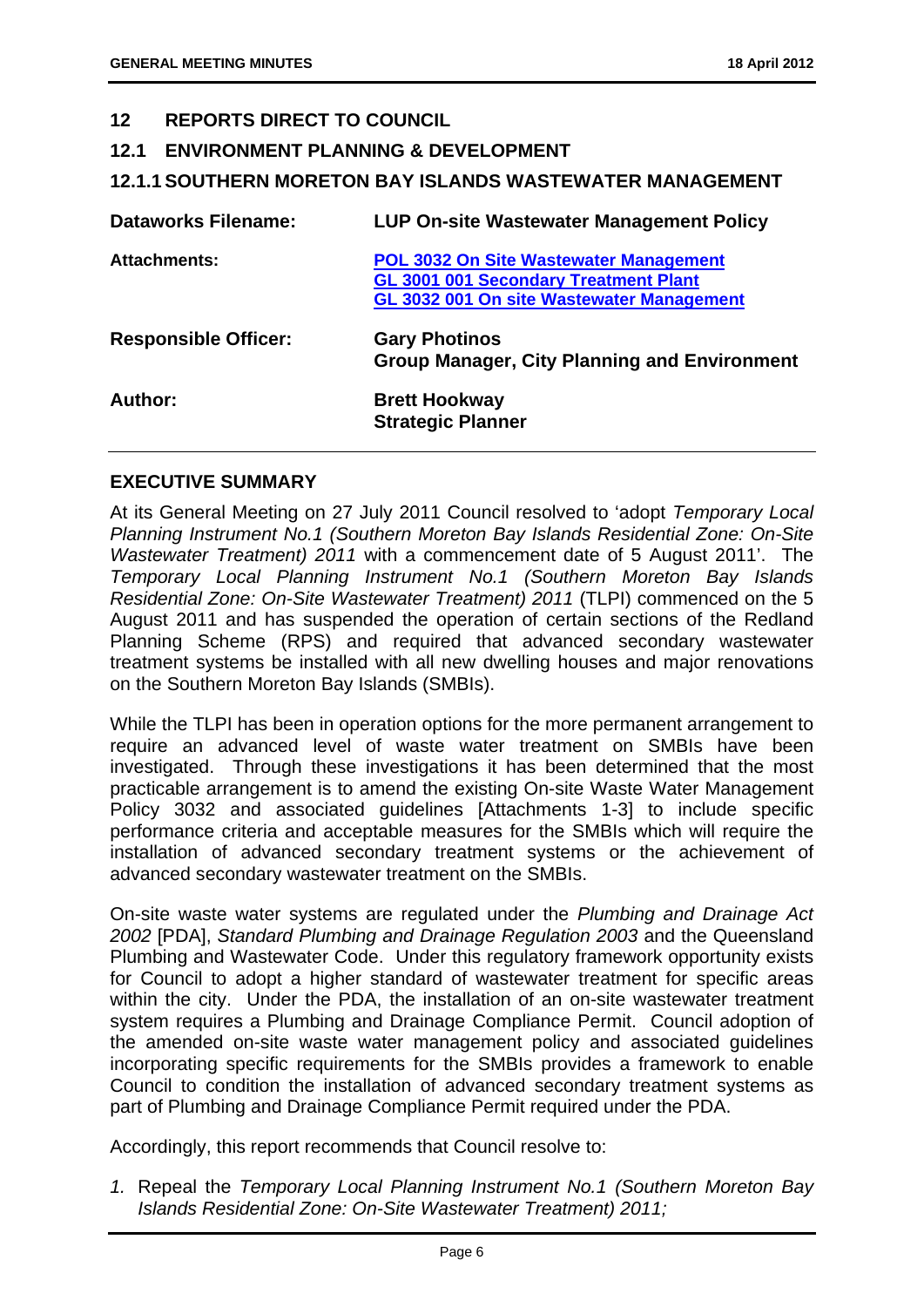2. Adopt the amended On-site Waste Water Management Policy 3032 and associated guidelines as a delegation instrument under section 85 of PDA to assist in carrying out compliance assessment of regulated work or on-site sewerage works on the SMBIs.

#### **PURPOSE**

The purpose of this report is to:

- Note the successful operation of the TLPI;
- Recommend the introduction of permanent controls for advanced secondary treatment systems on SMBIs through Council adoption of an amended On-site Waste Water Management Policy 3032 and associated guidelines incorporating specific performance requirements and acceptable measures;
- seek Council adoption of the amended On-site Waste Water Management Policy 3032 and associated guidelines as a delegation instrument under s85 of the *Plumbing and Drainage Act 2002*;
- Recommend the TLPI be repealed.

#### **BACKGROUND**

The following background information is of relevance:

- The Southern Moreton Bay Islands Planning and Land Use Strategy identified the management of domestic wastewater as critical to the long-term sustainability of the Islands and the southern part of the Moreton Bay Marine Park. Generally wastewater is treated and disposed of on-site with most dwellings relying on primary treatments systems (septic and sullage tank with absorption trenches).
- The most recent investigation into wastewater (Supplementary Planning Study and Sewerage Options Study 2002) indicates that once development exceeds a density of four dwellings/hectare or one dwelling/2,500m2 within any given catchment (natural water catchment) there is an increased risk to public health and the environment associated with primary on-site wastewater treatment systems. Once a catchment reaches or exceeds this density of development alternative measures (such as higher performing on-site wastewater treatment systems) should be considered to reduce risks to public health and the environment.
- The Redland City Council Sustainability Study into on-site waste water systems on Southern Moreton Bay Islands analysed catchment dwelling densities. This analysis showed that many catchments on the Islands exceed four dwellings/per hectare supporting a requirement for higher performing on-site wastewater systems.
- At the Development and Community Standards meeting on 3 May 2011, Council resolved under delegated authority to: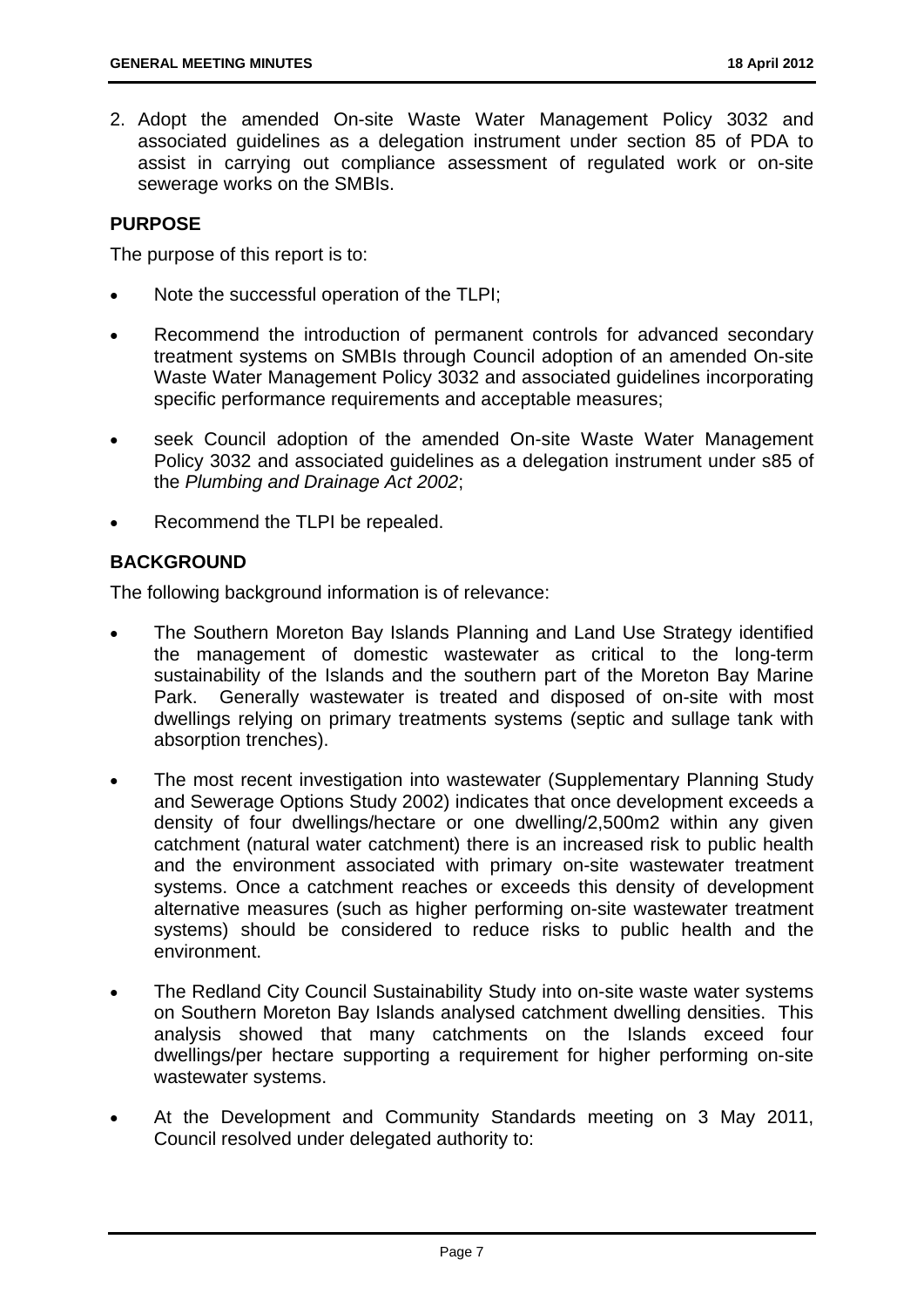- 1. Prepare a Redland City Council Temporary Local Planning Instrument No. 1: Southern Moreton Bay Islands On-Site Wastewater Treatment 2011 in accordance with the provisions of the *Sustainable Planning Act 2009;* and
- 2. Seek approval from the Minister for Infrastructure and Planning to adopt and implement the Temporary Local Planning Instrument.
- In July 2011 the Minister for Local Government and Planning advised Council may proceed to adopt the TLPI as submitted.
- At its General Meeting on 27 July 2011 Council resolved to adopt *Temporary Local Planning Instrument No.1 (Southern Moreton Bay Islands Residential Zone: On-Site Wastewater Treatment) 2011* and set a commencement date of 5 August 2011.
- In accordance with the *Sustainable Planning Act 2009* (SPA), a temporary local planning instrument may suspend the operation of a planning scheme for up to 1 year. Accordingly, the operation of the TLPI will come to an end on the 5 August 2012. The TLPI has affected the operation of the RPS by requiring all new dwellings and major renovations to existing dwellings within the SMBI Residential zone to install advanced secondary on-site wastewater treatment systems as a minimum. An advanced secondary treatment system provides an improved level of wastewater treatment over the existing primary and secondary on-site wastewater systems that are currently used on the Islands to treat domestic wastewater.

#### **ISSUES**

While the TLPI has been in operation a number of more permanent options to require an advanced level of waste water treatment on the SMBIs have been investigated. The options investigated include:

- i) Council adoption of an amended On-site Waste Water Management Policy requiring advanced secondary treatment systems be installed on the SMBIs;
- ii) Preparation of a local law; and
- iii) Amendment to the Redland Planning Scheme.

#### Council adoption of an amended On-Site Waste Water Management Policy

Investigations undertaken have shown that Council adoption of an amended On-site Waste Water Management Policy 3032 and associated guidelines is the most suitable and practicable arrangement to supersede the TLPI when its operation ends on the 5 August 2012.

On-site Waste Water Systems are regulated under the PDA, the *Standard Plumbing and Drainage Regulation 2003* and the Queensland Plumbing and Wastewater Code. Under this regulatory framework opportunity exists for Council to formalise the adoption of a higher standard of on-site wastewater treatment work for specific areas within the city.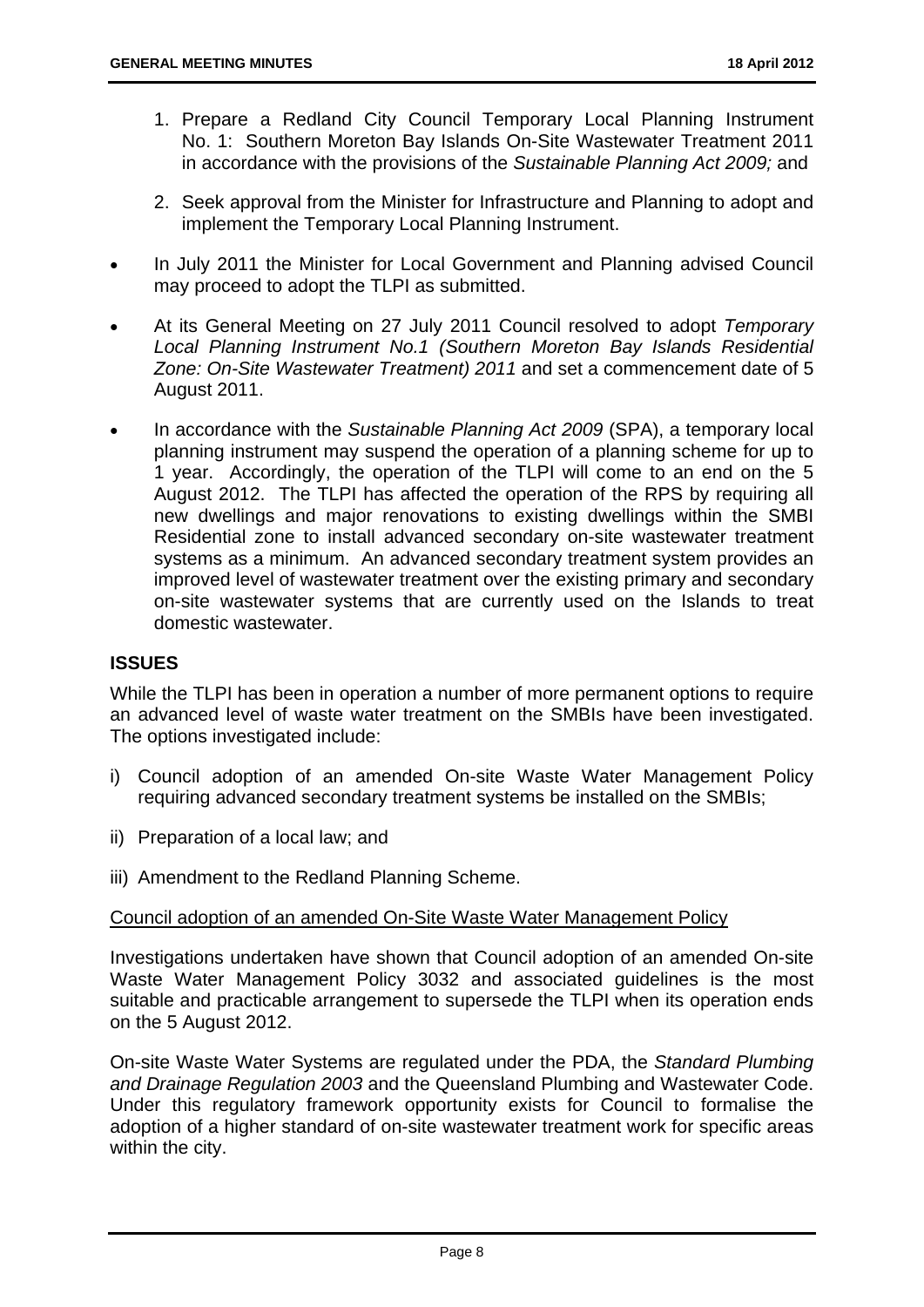Under the PDA all wastewater treatment systems require a Plumbing and Drainage Compliance Permit. Council adoption of the amended on-site waste water management policy incorporating specific performance criteria and acceptable measures for the SMBIs provides a framework to enable Council to condition the installation of advanced secondary treatment systems as part of Plumbing and Drainage Compliance Permit required under the PDA.

While the TLPI requires that all code and impact assessable MCU applications within the SMBI residential zone provide as a minimum an advanced secondary treatment system, adoption of the amended policy would enable Council to require advanced secondary systems be installed on the SMBIs as a condition of all Plumbing and Drainage Compliance Permits.

Officers from the Department of Local Government and Planning (DLGP) and Council's Legal Services team have been consulted regarding the proposed approach. Officers from the DLGP and Council's Legal Services Manager have advised that Council adoption of the amended On-site Waste Water Management Policy and associated guidelines as a delegation instrument under the PDA is an appropriate and sufficient approach to require the installation of advanced secondary waste water treatment systems on the SMBIs and achieve a higher level of waste water treatment.

Recognising the outcomes sought by the TLPI and the proposed amendments to the On-site Waste Water Management Policy 3032 and associated guidelines are wholly consistent, it is appropriate to repeal the current TLPI at this time. The repeal will take effect on the day Council's resolution is notified in the government gazette.

#### Preparation of a local law or Amendment to the Redland Planning Scheme

The preparation of a local law or an amendment to the RPS was not considered appropriate for the following reasons:

- The installation of on-site wastewater treatment systems is dealt with through the PDA. As such, a requirement for a higher level of wastewater treatment in specific areas of the city is best handled under the PDA.
- Through State interest review of the draft RPS, the state has previously directed Council to remove a code for waste water management from the draft RPS.
- Given the operation of the TLPI will end on the 5 August 2012; it is highly unlikely that a local law could have been prepared or an amendment to the Redland Planning Scheme completed before this time.

#### Waste water treatment systems and water quality

The previous report to Council General Meeting on 27 July 2011 recommending Council adoption and commencement of the TLPI mentioned that during the life of the TLPI water quality testing on the SMBI would be undertaken and used to inform consideration of permanent arrangements to require a higher level of wastewater treatment on the SMBIs. This water quality testing has not however been able to be undertaken. Council's City Protection Unit has advised that it would be extremely difficult and costly to attempt to undertake water quality testing in an attempt to determine the effectiveness of the TLPI.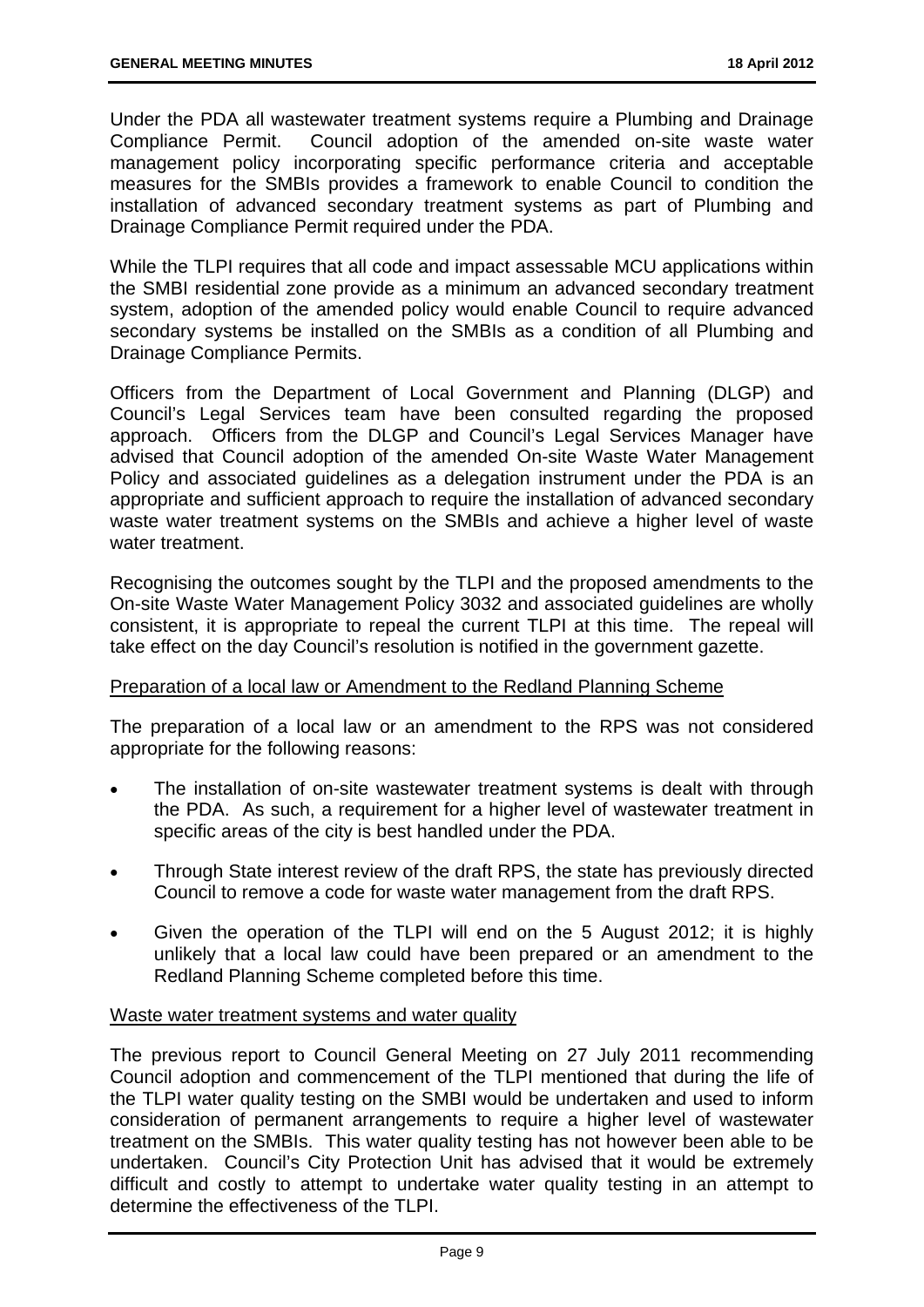While advanced secondary treatment systems will provide for a higher level of wastewater treatment, it is highly unlikely that water quality testing would be able to detect any changes to water quality as a result of advanced secondary treatment systems being installed on the SMBIs. This is due in part to limited baseline water quality data being available, increased numbers of higher performing wastewater treatment systems being installed on the SMBIs in recent years, and high likelihood that any environmental contamination would be the result of existing primary treatment systems installed across the islands.

#### Other matters

It should be noted that Council adoption of the amended waste water management policy will essentially formalise what has been occurring on the SMBIs over recent years in regard to on-site wastewater management. Almost eight out of ten new dwelling houses on the SMBIs have installed a secondary treatment system in recent years. This shift is considered to be largely the result of landowners seeking to reduce the on-site wastewater land treatment and disposal area to realise greater flexibility in house design (including increased bedroom numbers) and a larger area of private open space.

The cost of an advanced secondary on-site wastewater system is similar in cost to the purchase, installation and on-going cost of a secondary treatment system. Recognising that over the last few years most new on-site wastewater systems (almost 80%) on the SMBIs have been secondary systems, the cost impact to landowners will, in most cases, be minimal. It should be noted that there will be an increase to landowners in the cost of purchasing and running an advanced secondary system over a primary system.

#### **RELATIONSHIP TO CORPORATE PLAN**

#### **1. Healthy Natural Environment**

A diverse and healthy natural environment, with an abundance of native flora and fauna and rich ecosystems will thrive through our awareness, commitment and action in caring for the environment.

1.6 Address the decline in the health of Redlands waterways and improve water quality, aquatic populations and their biodiversity.

#### **FINANCIAL IMPLICATIONS**

There are no financial implications impacting Council as a result of this report.

#### **PLANNING SCHEME IMPLICATIONS**

The outcomes of this report will not result in any amendments to the Redlands Planning Scheme.

#### **CONSULTATION**

Officers from the Department of Local Government and Planning and Council's Legal Services and Plumbing Services have been consulted.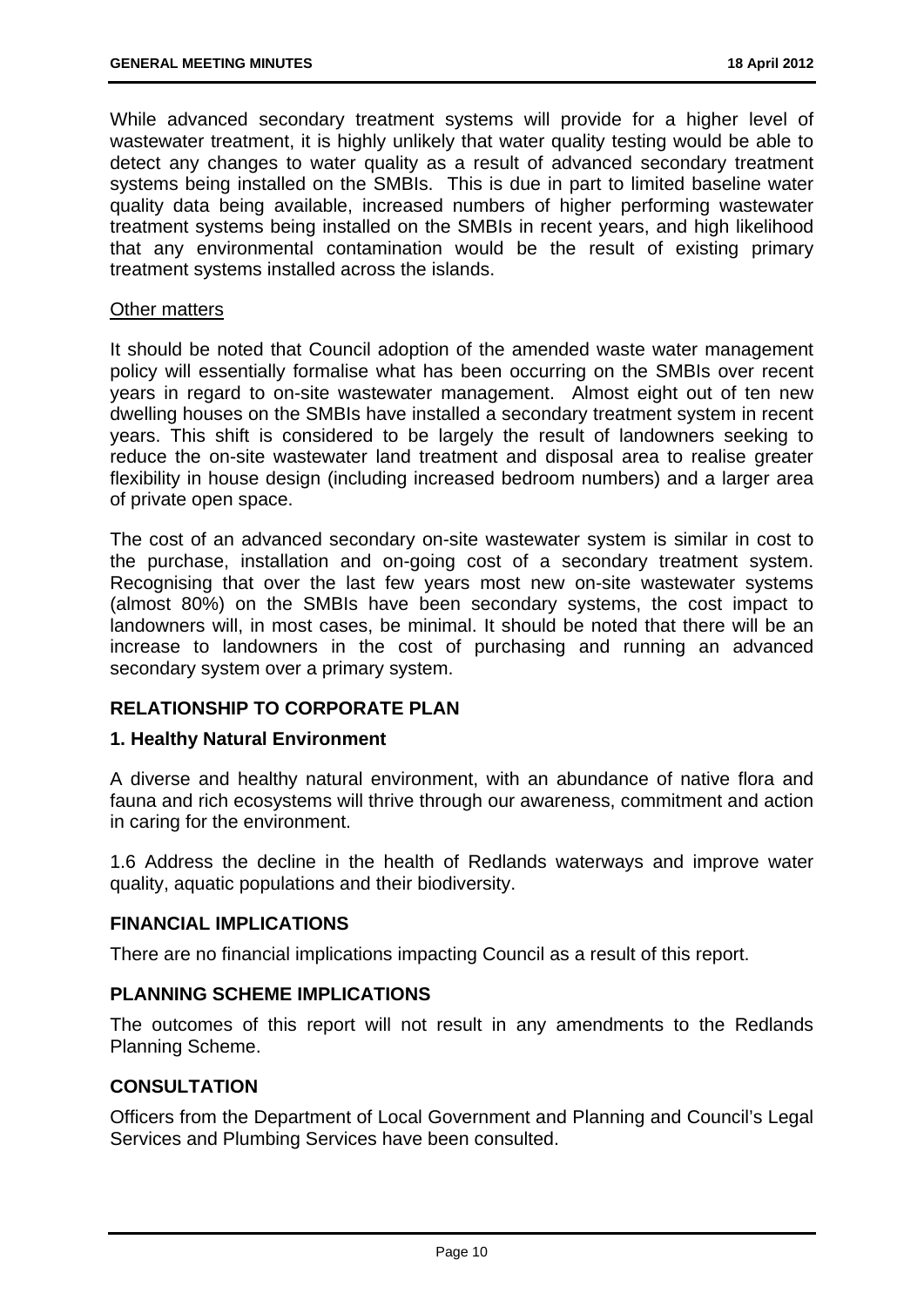#### **OPTIONS**

#### **Preferred**

That Council resolve to:

- 1. Repeal the *Temporary Local Planning Instrument No.1 (Southern Moreton Bay Islands Residential Zone: On-Site Wastewater Treatment) 2011;*
- 2. Repeal the existing Corporate Wastewater Management Policy 3032 and adopt the amended Corporate Wastewater Management Policy 3032 and associated guidelines;
- 3. Use the amended on-site Wastewater Management Policy 3032 and associated guidelines in the assessment of compliance permits under S85 of the *Plumbing and Drainage Act 2002*; and
- 4. Delegate authority to the Chief Executive Officer under s257 (1)(b) of the *Local Government Act* to exercise authority under s85 (3)(6)(7) and (10) of the *Plumbing and Drainage Act 2002.*

#### **Alternative**

That Council resolve not to adopt the amended policy and guideline.

**OFFICER'S RECOMMENDATION/ COUNCIL RESOLUTION** 

**Moved by: Cr M Elliott Seconded by: Cr B Townsend** 

**That Council resolve to:** 

- **1. Repeal the** *Temporary Local Planning Instrument No.1 (Southern Moreton Bay Islands Residential Zone: On-Site Wastewater Treatment) 2011***;**
- **2. Repeal the existing Corporate Wastewater Management Policy 3032 and adopt the amended Corporate Wastewater Management Policy 3032 and associated guidelines;**
- **3. Use the amended on-site Wastewater Management Policy 3032 and associated guidelines in the assessment of compliance permits under S85 of the** *Plumbing and Drainage Act 2002;* **and**
- **4. Delegate authority to the Chief Executive Officer under s257 (1)(b) of the**  *Local Government Act* **to exercise authority under s85 (3)(6)(7) and (10) of the** *Plumbing and Drainage Act 2002***.**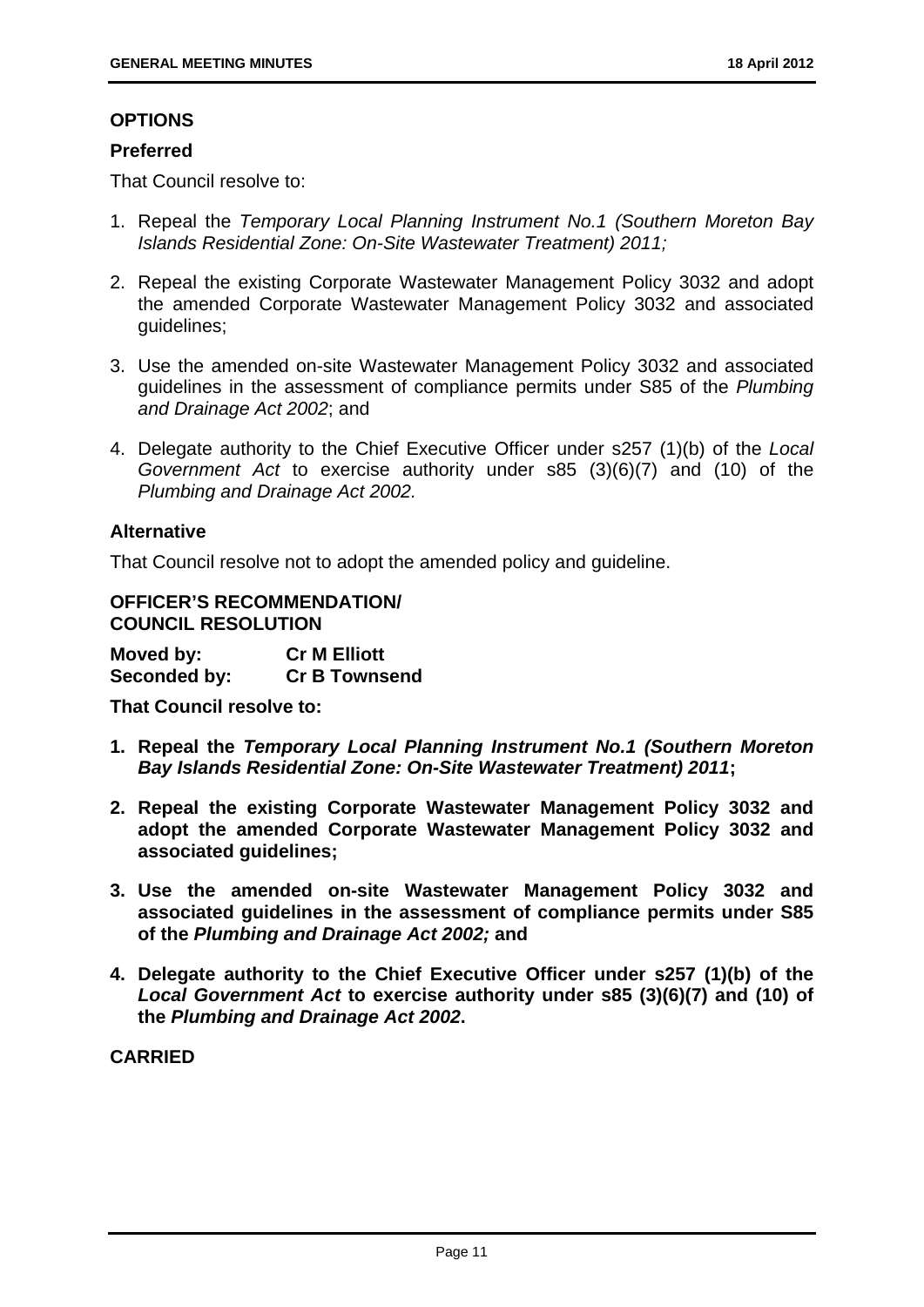#### **12.1.2 PROPOSED CHANGES TO COUNCIL RESOLUTION REGARDING EXEMPTIONS UNDER SCHEDULE 4 OF THE SUSTAINABLE PLANNING REGULATION 2009**

| <b>Dataworks Filename:</b>  | LUP Sustainable Planning Act (SPA) 2009                           |
|-----------------------------|-------------------------------------------------------------------|
| Attachment:                 | <b>Overlays Report</b>                                            |
| <b>Responsible Officer:</b> | <b>Bruce Macnee</b><br><b>Manager Sustainable Assessment</b>      |
| Author:                     | <b>David Jeanes</b><br><b>Service Manager Planning Assessment</b> |

#### **EXECUTIVE SUMMARY**

The *Sustainable Planning Regulation 2009* (SPR) that accompanied the introduction of the *Sustainable Planning Act 2009* (SPA) made a Material Change of Use (MCU) for dwelling houses exempt from assessment under the Redlands Planning Scheme (RPS), subject to certain criteria.

One of the criteria relates to overlays identified in a planning scheme. Where an overlay (other than bushfire hazard overlay for a lot less than 2,000m²) applies to the premises and is relevant to the assessment of an MCU, the development will not be exempt.

Council previously resolved that all overlays (other than Airspace and Aviation Facilities Overlay) would be relevant to the assessment of an MCU for a Class 1(a) building (detached house) and Class10 building or structure for the purposes of Schedule 4 of the SPR. This includes the Acid Sulphate Soils Overlay.

Sustainable Assessment, in partnership with City Planning and Environment (CPE), has subsequently reconsidered whether the Acid Sulphate Soils Overlay might be determined not to be relevant in this regard. In particular, it is considered that there are four key issues to note.

- 1. No MCU for a dwelling house has exceeded the self-assessable criteria in relation to acid sulphate soils.
- 2. Small lot houses will likely be made self assessable in the future, which would essentially nullify the effect of the overlay.
- 3. Concerns relating to on-site waste water treatment have been addressed by other means, thereby removing a significant reason for not exempting dwelling houses.
- 4. Council can continue to assess and consider any non-compliance with RPS selfassessable criteria as concurrence agency under the SPR.

Consequently, it is recommended that Council resolve that, subject to compliance with the self-assessable criteria of the overlay, the Acid Sulphate Soils Overlay is not a relevant overlay for the purposes of the Schedule 4 of the SPR.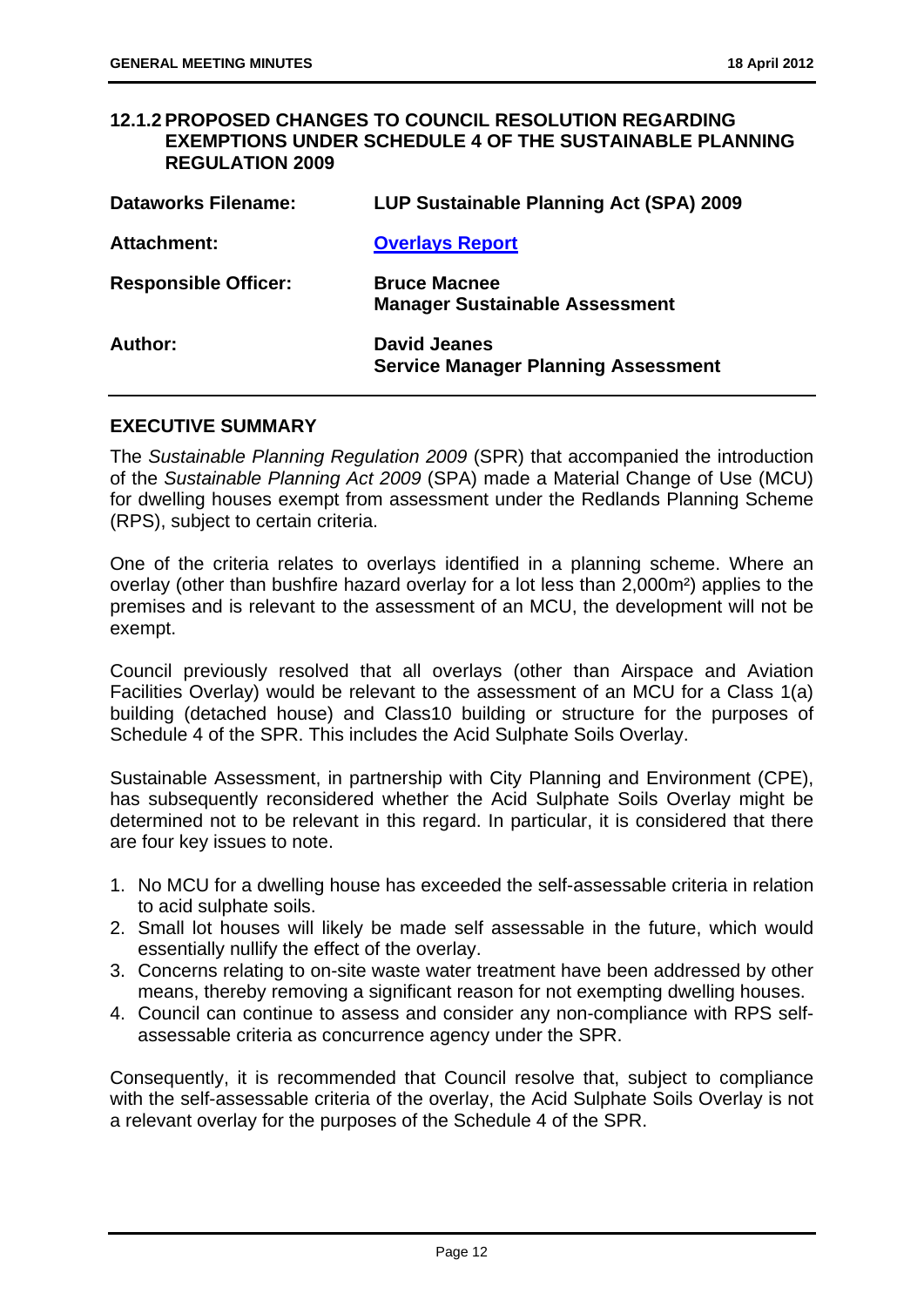#### **PURPOSE**

The purpose of this report is to recommend that Council determine that the Acid Sulphate Overlay is not a relevant overlay to the assessment of a material change of use for a Dwelling House, Small Lot House, SMBI Dwelling, Caretakers Residence and Relatives Apartment (collectively described as dwelling houses for the purposes of this report).

#### **BACKGROUND**

The SPR that accompanied the introduction of the SPA amended the approval process for some types of low risk development. Specifically, under Schedule 4 of the Regulation, dwelling houses, dual occupancy and non-habitable buildings or structures in residential areas can be exempt from assessment against a planning scheme for a MCU, subject to certain criteria. Where development meets the defined criteria, only a development permit for building works will be required.

One of the criteria relates to overlays identified in a planning scheme. Where an overlay (other than bushfire hazard overlay for a lot less than 2,000m²) applies to the premises and is relevant to the assessment of an MCU, the development will not be exempt. The Local Government was invited to consider whether an overlay is relevant to the assessment of an MCU.

At the General Meeting of Council held on 30 March 2011 Council resolved as follows:

- *1. That for the purposes of interpretation of Schedule 4 of the Sustainable Planning Regulation, all overlays contained in the Redlands Planning Scheme (with the exception of the Airspace and Aviation Facilities Overlay) are relevant to the assessment of a material change of use for a Class 1(a) building (detached house) and Class 10 building or structure; and*
- *2. To investigate amending the level of assessment for a small lot house from code to self assessable subject to certain design and siting outcomes as part of the next round of Redlands Planning Scheme amendments.*

A copy of the agenda report and resolution is attached.

#### **ISSUES**

The above noted resolution of Council has been implemented by Sustainable Assessment (SA) in determining whether overlays are relevant to the assessment of an MCU for a Class 1(a) building (detached house) and Class 10 building or structure.

SA has developed and continues to develop and implement process reform in relation to these types of applications. This includes the expansion of the accelerated assessment process, to facilitate a more rapid decision making for low risk applications.

Despite this, the development industry has continued to raise concerns about Council's interpretation of Schedule 4 as it relates to dwelling houses. In particular, the relevance of the Acid Sulphate Soils Overlay is questioned.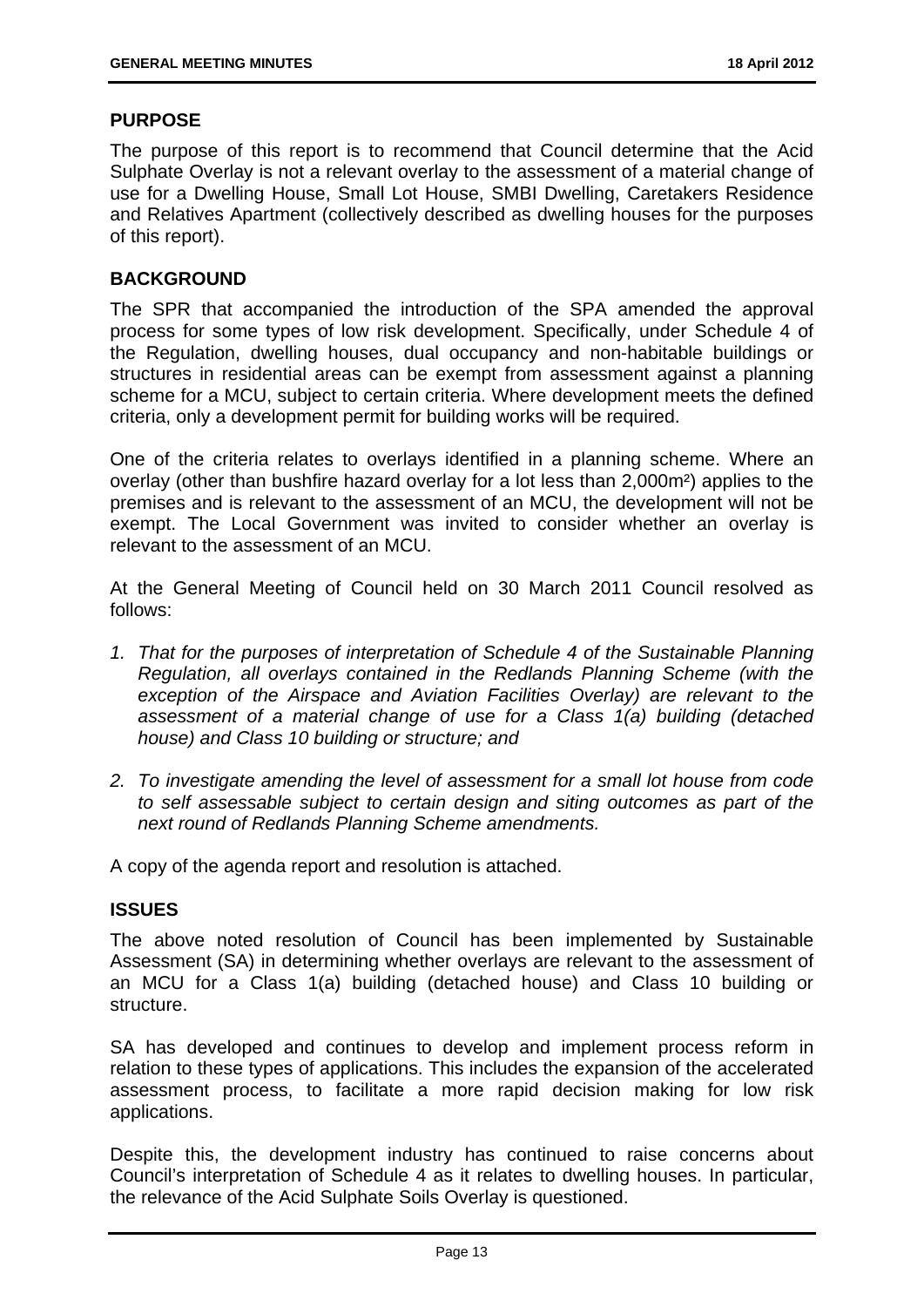SA, in partnership with CPE, has subsequently reconsidered the relevance of the Acid Sulphate Soils Overlay in relation to an MCU for a dwelling house.

In revisiting this matter there are considered to be four key issues for Council to note. These are outlined below:

First, research undertaken by SA finds that no MCU for a dwelling house, lodged since the commencement of the SPA, has exceeded the self-assessable acceptable solution thresholds that would make the development assessable under the RPS in this respect. A total of 194 MCU dwelling house applications, triggered solely by the Acid Sulphate Soils Overlay, were properly made between 18 December 2009 and 6 April 2012 in the Urban Residential, Medium Density Residential, Point Lookout Residential and SMBI Residential Zones. All of the proposals complied with the self assessable criteria.

The self assessable thresholds are generous in the context of a dwelling house and provide as follows:

*'Filling or excavation on a lot or premises with a surface elevation that is equal to or below 5 metres Australian Height Datum (AHD) as shown on this overlay map only involves –* 

*(a) excavating or otherwise removing less than 100m3 of soil or sediment; or* 

*(b) filling of land with less than 500m3 of material, where the average depth of the material is less than 500mm; or* 

*Filling or excavation on a lot or premises with a surface elevation that is between 5 and 20-metres AHD as shown on this overlay map only involves excavating or otherwise removing less than 100m3 of soil or sediment from below the 5-metre AHD level.'* 

The consequence of this is that whilst the overlay may trigger the need for a development permit for an MCU, the overlay code essentially does not need to be considered further because the self assessable criteria is not exceeded. It is acknowledged that the thresholds could potentially be exceeded on difficult sites and, for this reason it is recommended that any amendment to the resolution should ensure that the exemption does not apply in these circumstances.

Second, small lot houses are likely to be made self assessable in a future amendment of the RPS, as noted in the previous resolution of Council. The effect of this would be that a development that complies with the self assessable criteria would not require a development permit, including sites impacted by the Acid Sulphate Soils Overlay.

Further, and arguably of most significance in Council's deliberations, are concerns in relation to on site waste water treatment on SMBI properties. The report to Council, that led to the previous resolution, noted that, if the Acid Sulphate Soils Overlay were not relevant to the assessment of an MCU for a dwelling house, this would reduce Council's effectiveness in addressing on-site wastewater concerns on the Islands through the RPS.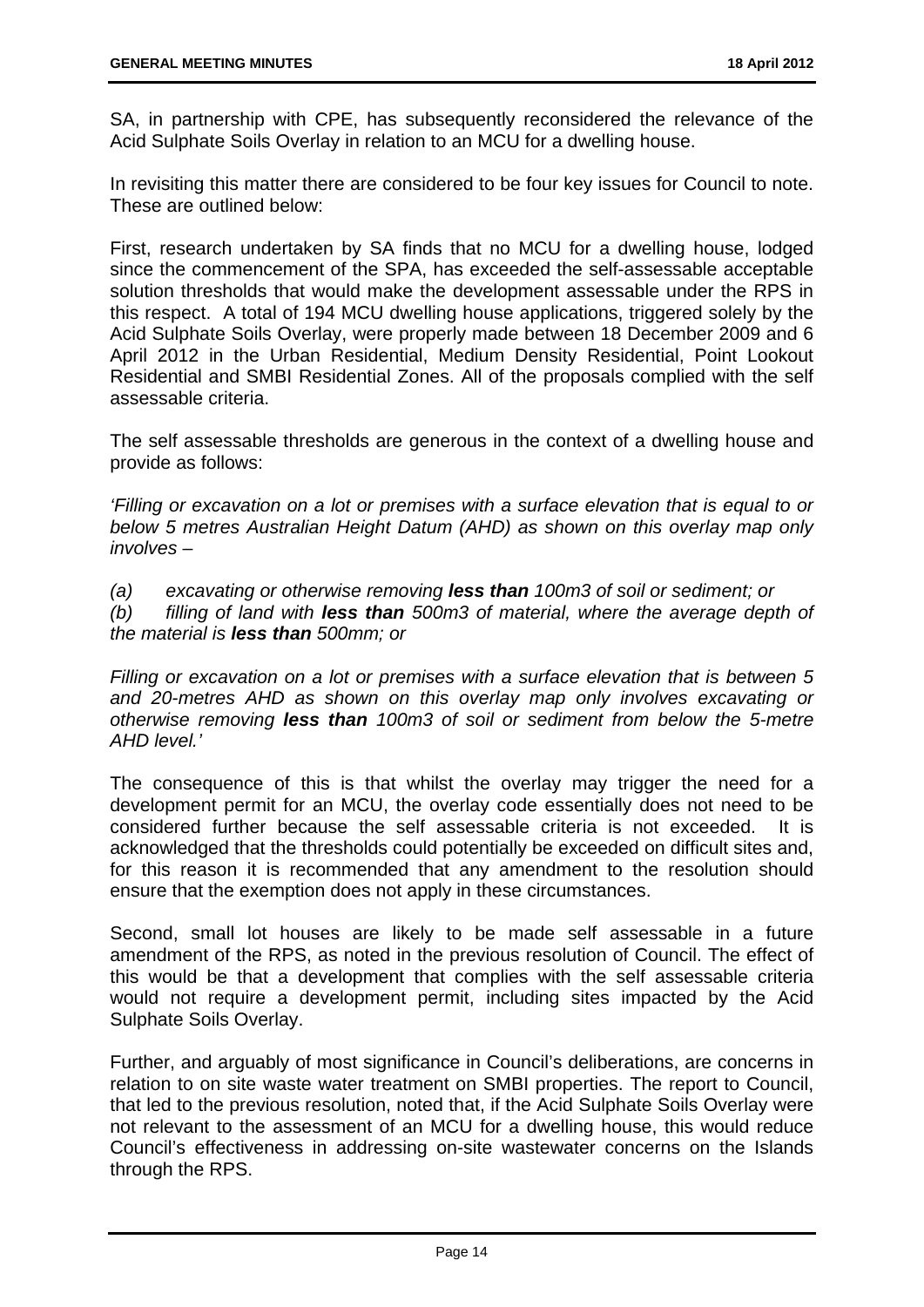Since that time a temporary local planning instrument (TLPI) has been adopted by Council to address concerns in this regard. Furthermore, as noted in a report elsewhere on this agenda, this matter no longer remains one of concern as it can be resolved through the *Plumbing and Drainage Act 2002*.

Finally, where an MCU for dwelling houses is exempt under Schedule 4 of the Regulation, there is a mechanism for Council to continue to assess the provisions of the planning scheme that would have applied had the development not been exempt. Council would be a concurrence agency under Schedule 7, Table 1, Item 26 of the Regulation. Council would have the power to assess and refuse development where considered necessary. This would have the effect of negating concerns relating to design issues amongst other matters.

It may be queried whether the approach being recommended might be expanded to include other overlays in the RPS, namely that they will not be relevant if the development complies with the self assessable criteria, such as, for example, the Road and Rail Noise Overlay. However, it is recommended that changes to the previous resolution of Council are restricted to the Acid Sulphate Soils Overlay at this time, because the self assessable threshold for the Acid Sulphate Soils Overlay is easily quantified. It is noted that the triggers in other overlays are less certain. Moreover, the other overlays relate to environmental or amenity impacts that need to be assessed, and which do not relate to the dwelling house itself.

Whilst it is recommended only to extend the exemption provisions for Acid Sulphate Soils at this time, SA are continuing to expand the accelerated assessment process with a particular focus on the situation where an overlay would be the only trigger. It will also be recommended that such assessment attracts a reduced fee.

Further, to remove any doubt, it is also confirmed that the Kinross Road Structure Plan Overlay and South East Thornlands Structure Plan Overlay are not relevant overlays for the purposes of Schedule 4.

#### **CONCLUSION**

Council previously resolved that all overlays, except the Airspace and Aviation Facilities, would be relevant to the assessment of a MCU for a dwelling house for the purposes of Schedule 4 of the Sustainable Planning Regulation 2009. This includes the Acid Sulphate Soils Overlay.

SA, in partnership with CPE, has subsequently reconsidered whether the Acid Sulphate Soils Overlay should be determined to be relevant to the assessment of dwelling houses. In particular, it is considered that there are four key issues to note.

- 1. No MCU for a dwelling house has exceeded the self-assessable criteria in relation to acid sulphate soils.
- 2. Small lot houses will likely be made self assessable in the future, which would essentially nullify the effect of the overlay.
- 3. Concerns relating to on-site waste water treatment have been addressed by other means, thereby removing a significant reason for not exempting dwelling houses.
- 4. Council can continue to assess and consider any non-compliance with RPS selfassessable criteria as a concurrence agency under the Sustainable Planning Regulation.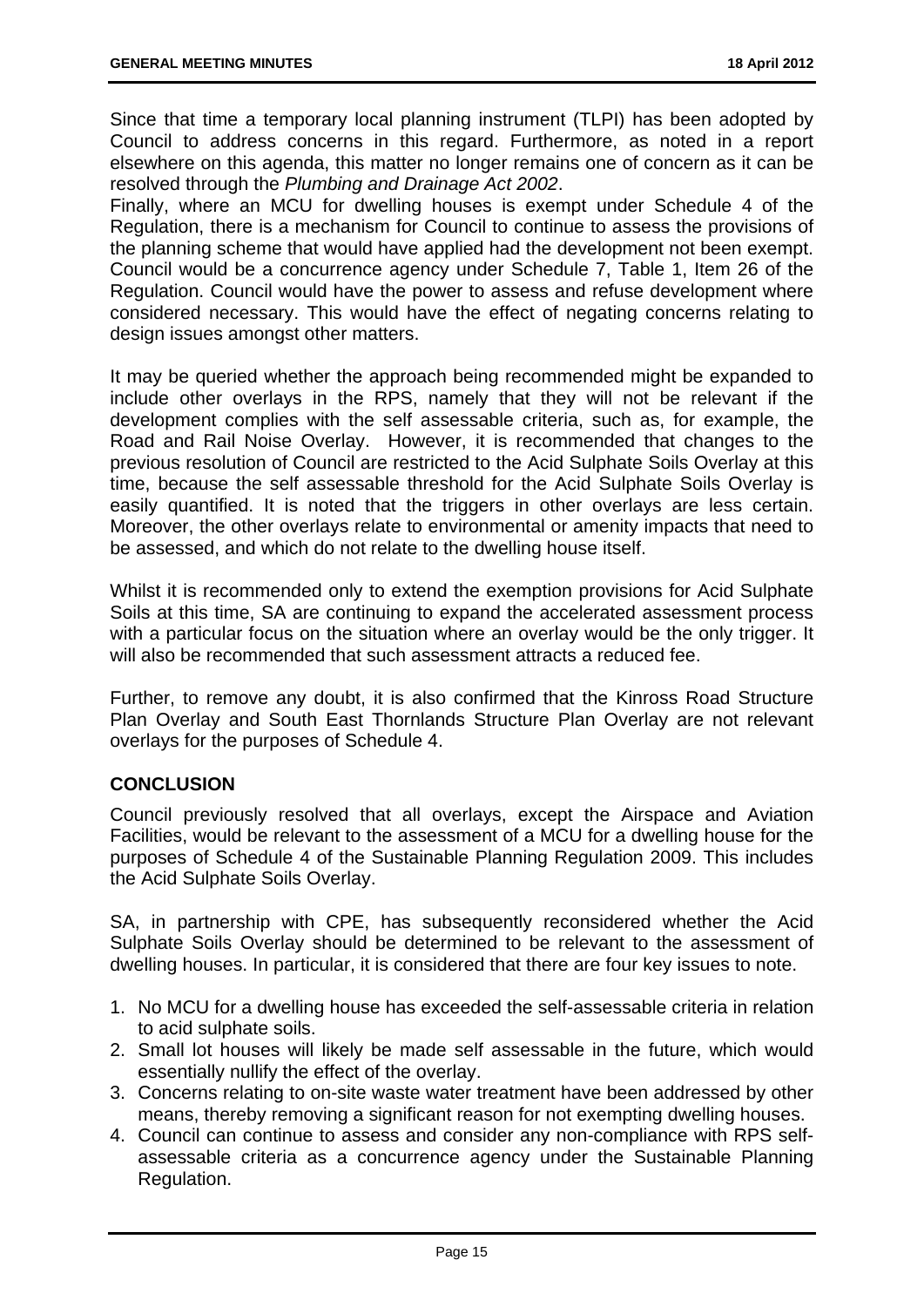Consequently, it is recommended Council resolve that, subject to compliance with the self-assessable criteria of the overlay, the Acid Sulphate Soils Overlay is not a relevant overlay for the purposes of the Schedule 4 of the Sustainable Planning Regulation 2009.

#### **RELATIONSHIP TO CORPORATE PLAN**

The recommendation primarily supports Council's 'Wise Planning and Design' outcome 5 –

*We will carefully manage population pressures and use land sustainably while advocating and taking steps to determine limits of growth and carrying capacity on a local and national basis, recognising environmental sensitivities and the distinctive character, heritage and atmosphere of local communities. A wellplanned network of urban, rural and bushland areas and responsive infrastructure and transport systems will support strong, healthy communities.* 

#### **FINANCIAL IMPLICATIONS**

It is estimated that this proposal would result in a reduction in development application revenue of approximately \$100,000pa.

#### **PLANNING SCHEME IMPLICATIONS**

The recommendation in this report will not result in amendments to the RPS.

#### **CONSULTATION**

Sustainable Assessment has consulted with City Planning and Environment regarding this report. CPE are in agreement with the recommendation.

#### **OPTIONS**

#### **Preferred**

That Council resolves as follows:

- 1. That for the purposes of interpretation of Schedule 4 of the Sustainable Planning Regulation 2009, all overlays contained in the Redlands Planning Scheme (with the exception of the Airspace and Aviation Facilities, Acid Sulphate Soils, Kinross Road Structure Plan and the South East Thornlands Structure Plan Overlays [subject to Item 2. below]) are relevant to the assessment of a material change of use for a Class 1(a)(i) building (detached house) and Class 10 building or structure; and
- 2. The Acid Sulphate Soils Overlay is determined to be not relevant to the assessment of a material change of use for a Class 1(a)(i) building (detached house) and Class 10 building or structure where such development complies with Acceptable Solution A1 of the Acid Sulphate Soils Overlay Code.

#### **Alternative**

That Council resolves that the previous resolution of 30 March 2011 remains in effect (with the addition of the Kinross Road Structure Plan and the South East Thornlands Structure Plan Overlays only) as follows: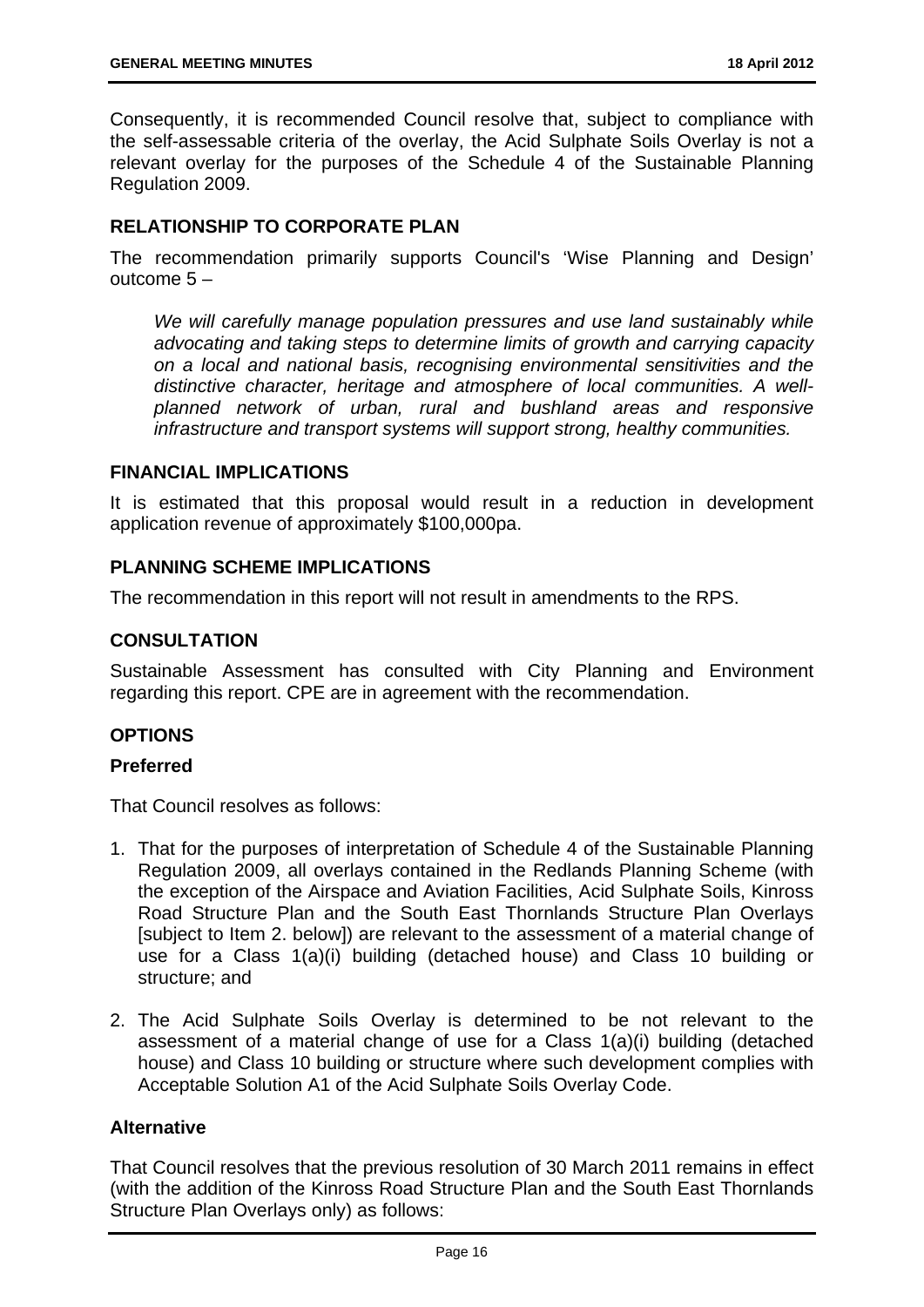1. That for the purposes of interpretation of Schedule 4 of the Sustainable Planning Regulation, all overlays contained in the Redlands Planning Scheme (with the exception of the Airspace and Aviation Facilities, Kinross Road Structure Plan and the South East Thornlands Structure Plan Overlays) are relevant to the assessment of a material change of use for a Class 1(a) building (detached house) and Class 10 building or structure.

#### **OFFICER'S RECOMMENDATION/ COUNCIL RESOLUTION**

| Moved by:    | <b>Cr J Burns</b>    |
|--------------|----------------------|
| Seconded by: | <b>Cr B Townsend</b> |

**That Council resolve as follows:** 

- **1. That for the purposes of interpretation of Schedule 4 of the Sustainable Planning Regulation 2009, all overlays contained in the Redlands Planning Scheme (with the exception of the Airspace and Aviation Facilities, Acid Sulphate Soils, Kinross Road Structure Plan and the South East Thornlands Structure Plan Overlays [subject to 2. below]) are relevant to the assessment of a material change of use for a Class 1(a)(i) building (detached house) and Class 10 building or structure; and**
- **2. The Acid Sulphate Soils Overlay is determined to be not relevant to the assessment of a material change of use for a Class 1(a)(i) building (detached house) and Class 10 building or structure where such development complies with Acceptable Solution A1 of the Acid Sulphate Soils Overlay Code.**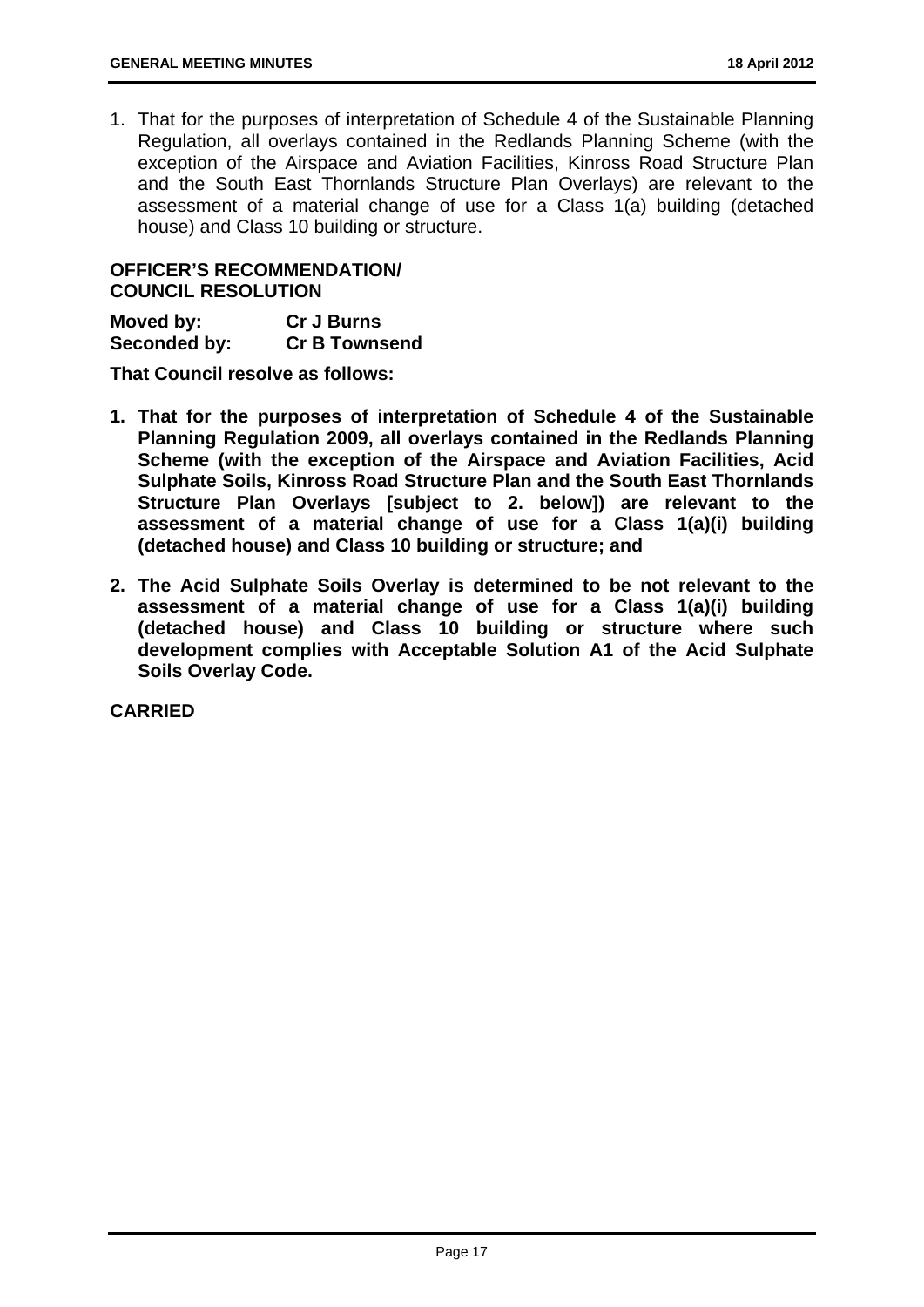#### **12.1.3 DELEGATION TO CHIEF EXECUTIVE OFFICER UNDER WASTE REDUCTION & RECYCLING ACT 2011**

| <b>Dataworks Filename:</b>  | <b>GOV Delegations - LGA s.257</b>                           |
|-----------------------------|--------------------------------------------------------------|
| <b>Responsible Officer:</b> | <b>Brian May</b><br><b>Group Manager Community Standards</b> |
| Author:                     | Donna Wilson<br><b>Service Manager Compliance</b>            |

#### **EXECUTIVE SUMMARY**

Council has recently been delegated responsibility for enforcement of provisions of the *Waste Reduction and Recycling Act 2011.* 

It is usual practice when Council is delegated authority for enforcement under State legislation, to delegate to the Chief Executive Officer authority:

- (a) To administer and enforce compliance with the legislation (this is then sub delegated to nominated and suitably experienced Redland City Council officers); and
- (b) To appoint authorised officers and issue identity cards.

This report recommends that Council delegate its authority to the Chief Executive Officer to administer the *Waste Reduction and Recycling Act 2011.*

#### **PURPOSE**

To recommend that Council delegate its authority to the Chief Executive Officer to administer the *Waste Reduction and Recycling Act 2011.* 

#### **BACKGROUND**

The *Waste Reduction and Recycling Act 2011* (the Act) commenced in 2011. The purpose of the Act is to promote waste avoidance and reduction and to encourage resource recovery and efficiency across the State. The Act also aims to strengthen litter and illegal dumping offences, including public reporting of vehicle related littering offences.

In early March 2012 Council received delegated authority from the State Government for responsibility under the Act regarding:

- (a) Preventing, controlling and monitoring risks for littering and dumping of waste in the city area; and
- (b) Educating the community on litter and illegal dumping offences.

#### **ISSUES**

When Council is delegated authority for enforcement under State legislation, it is usual practice for Council to delegate to the Chief Executive Officer authority: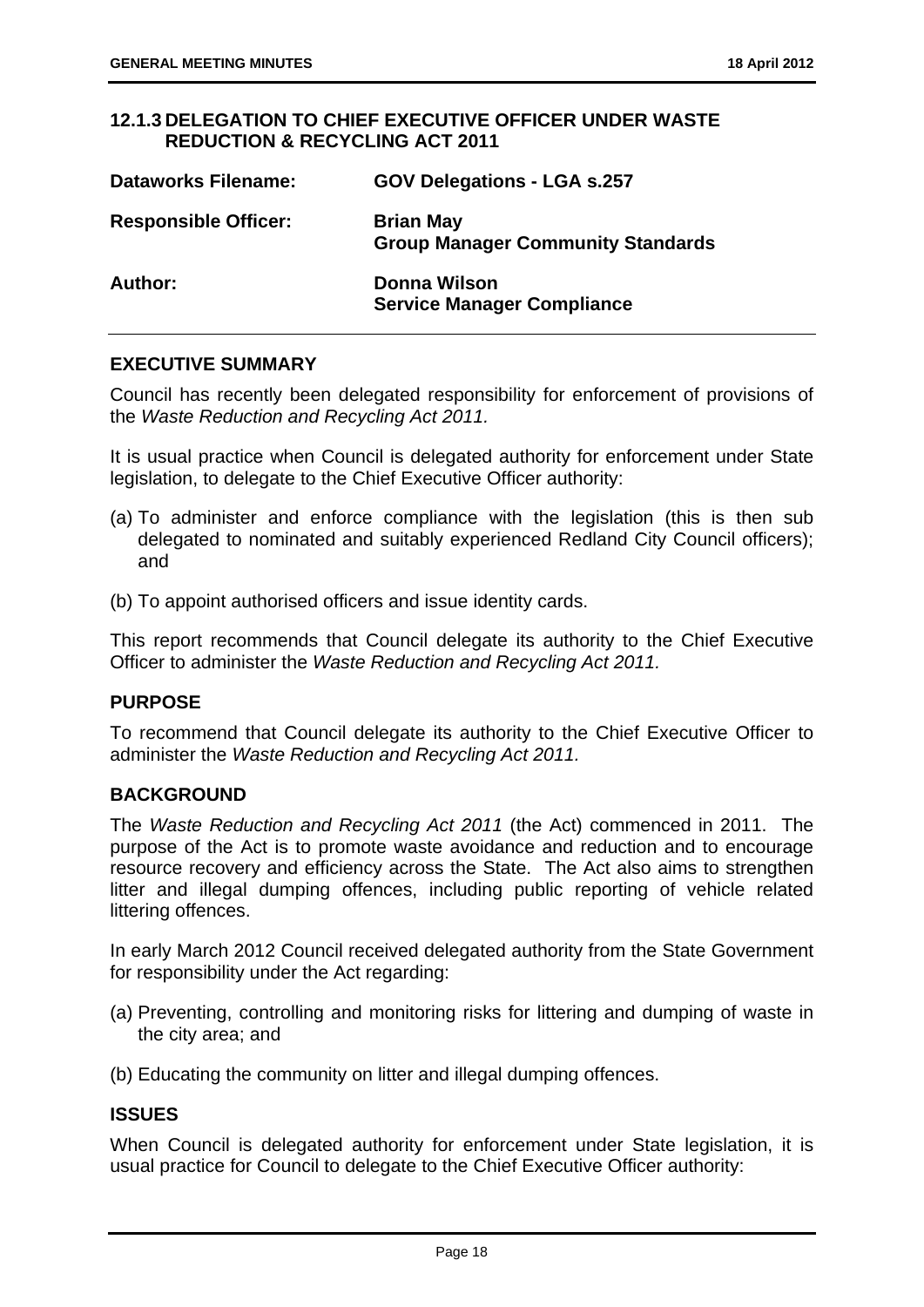- (a) To administer and enforce compliance with the legislation (this is then sub delegated to nominated and suitably experienced Redland City Council officers); and
- (b) To appoint authorised officers and issue identity cards

Such delegation provides for optimum efficiency and effectiveness in the administration of the laws and appointment of officers.

The Local Laws Team, within the Community Standards Group, will be responsible for compliance in relation to this legislation.

#### **RELATIONSHIP TO CORPORATE PLAN**

The recommendation primarily supports Council's strategic priority to build safe, strong and self reliant communities with access to community services, infrastructure and opportunities for participation in community life.

#### **FINANCIAL IMPLICATIONS**

There are no financial implications impacting Council as a result of this report.

#### **PLANNING SCHEME IMPLICATIONS**

The City Planning & Environment Group was consulted and it is considered that the outcome of recommendations in this report will not require any amendments to the Redlands Planning Scheme.

#### **CONSULTATION**

The Manager Legal Services and the Manager Corporate Governance have been consulted on this matter and support the recommendations of this report.

#### **OPTIONS**

#### **Preferred**

That Council resolve, under section *257(1)(b)* of the *Local Government Act 2009,* to delegate to the Chief Executive Officer:

- *1.* Authority to exercise the powers and responsibilities relating to Chapter 10 (Authorised Persons), Sections *110, 111, 112, 117, 175, 176(2), 178, 179, 246, 248, 249, 253, 260, 261, 264(2)(c), 265 and 270 of the Waste Reduction & Recycling Act 2011;*
- 2. Authority to exercise the powers associated with *Sections 183 and 187 of the Waste Reduction & Recycling Act 2011*, to appoint authorised officers and issue identity cards; and
- 3. The ability to sub-delegate the authority to exercise the powers and responsibilities listed in Recommendation 1 to nominated and suitably experienced Redland City Council Officers.

#### **Alternative**

That Council, by resolution, makes decisions on the administration of this legislation – including the appointment of officers and enforcement action.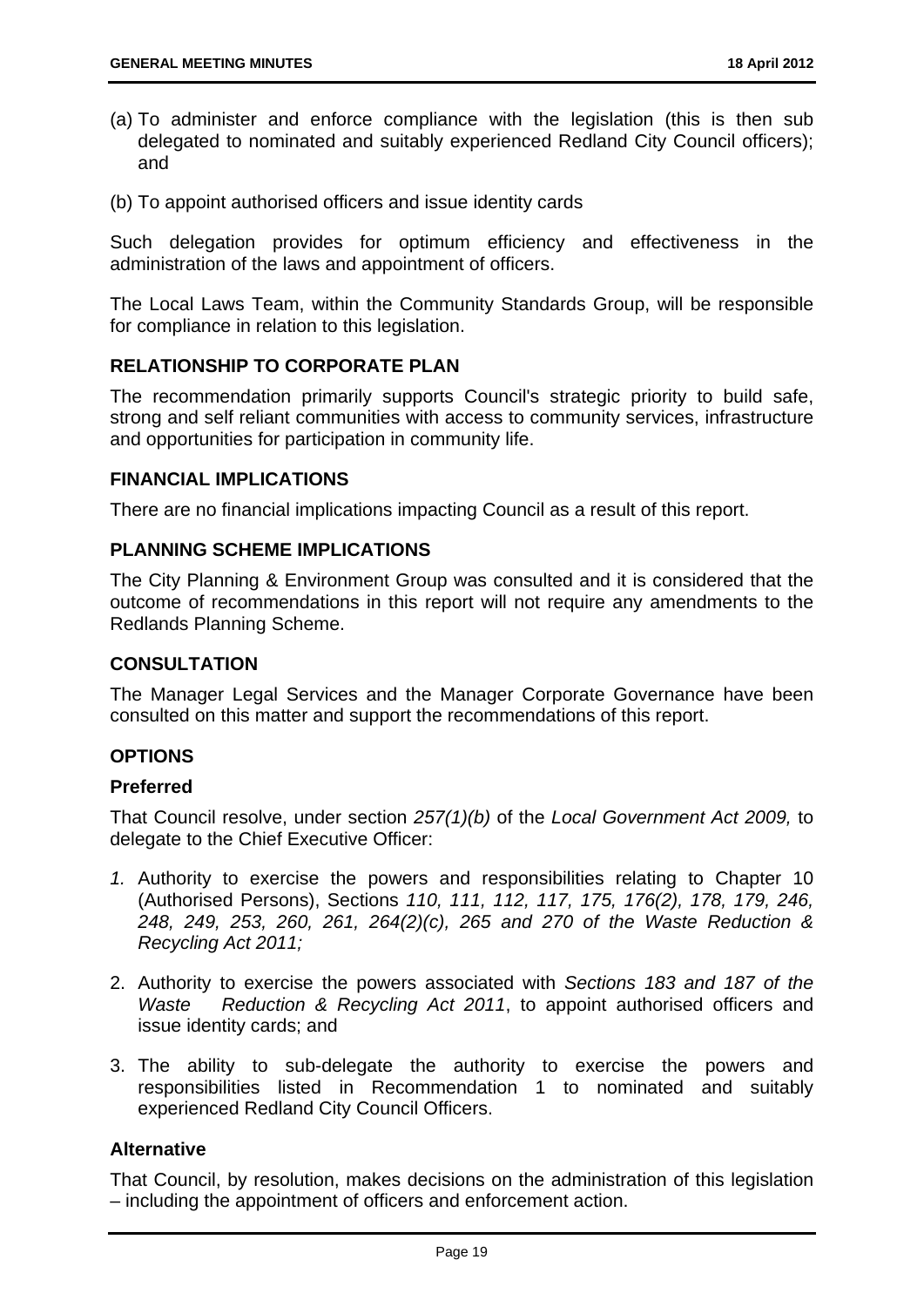**OFFICER'S RECOMMENDATION/ COUNCIL RESOLUTION** 

| Moved by:    | <b>Cr M Elliott</b> |
|--------------|---------------------|
| Seconded by: | <b>Cr W Boglary</b> |

**That Council resolve, under section 257(1)(b) of the** *Local Government Act 2009,* **to delegate to the Chief Executive Officer:** 

- *1.* **Authority to exercise the powers and responsibilities relating to Chapter 10 (Authorised Persons), Sections** *110, 111, 112, 117, 175, 176(2), 178, 179, 246, 248, 249, 253, 260, 261, 264(2)(c), 265 and 270 of the Waste Reduction & Recycling Act 2011;*
- **2. Authority to exercise the powers associated with** *Sections 183 and 187 of the Waste Reduction & Recycling Act 2011,* **to appoint authorised officers and issue identity cards; and**
- **3. The ability to sub-delegate the authority to exercise these powers and responsibilities listed in Recommendation 1 to nominated and suitably experienced Redland City Council Officers.**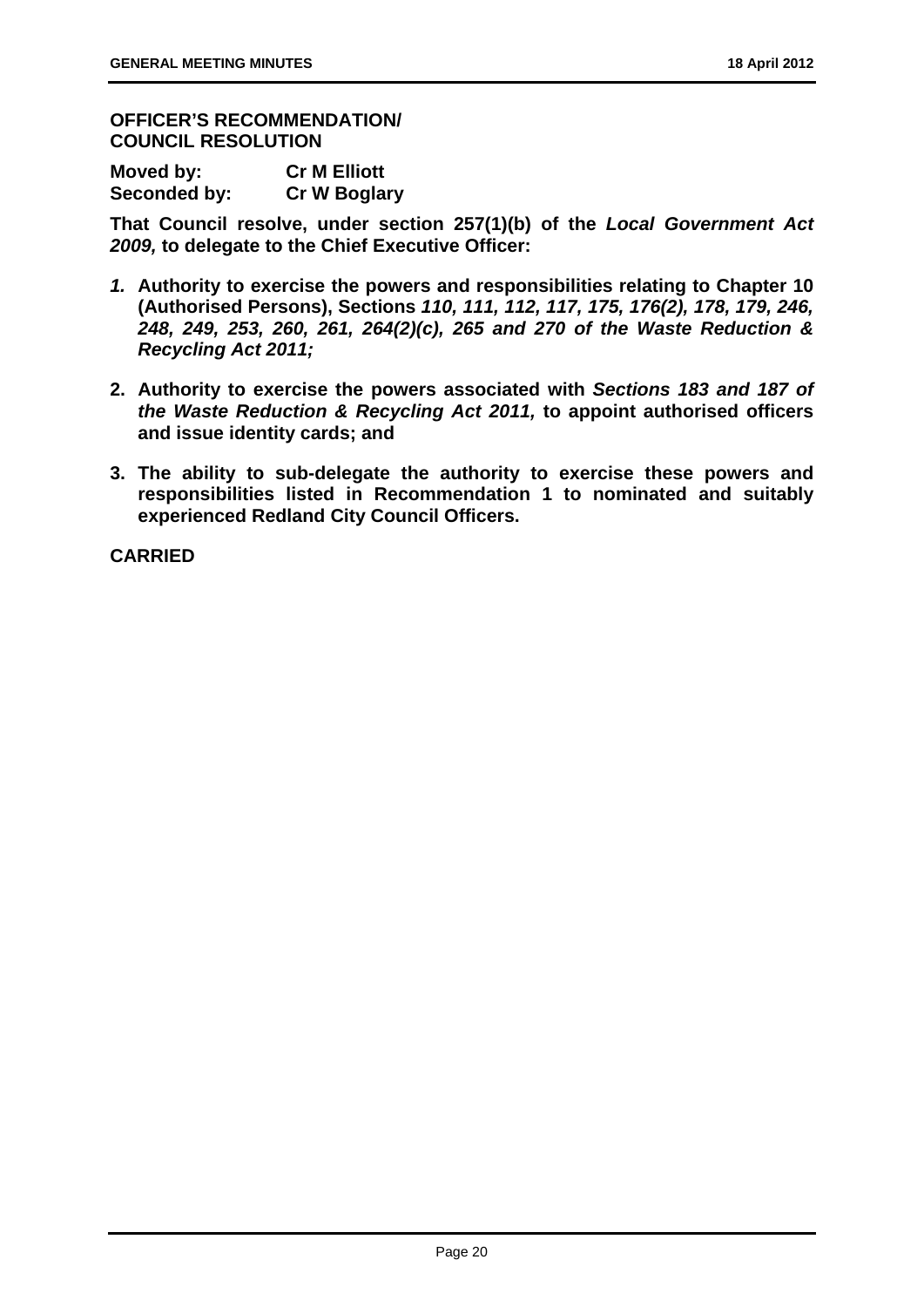#### **12.2 GOVERNANCE**

| <b>12.2.1 VENUE FOR POST-ELECTION MEETING</b><br><b>Dataworks Filename:</b> | <b>GOV Council Meeting Dates and Information</b>                                              |
|-----------------------------------------------------------------------------|-----------------------------------------------------------------------------------------------|
| <b>Responsible Officer:</b>                                                 | <b>Nick Clarke</b><br><b>General Manager Governance</b>                                       |
| Author:                                                                     | <b>Trevor Green</b><br><b>Principal Advisor Corporate and Democratic</b><br><b>Governance</b> |

#### **EXECUTIVE SUMMARY**

Under Queensland laws Council is required to:

- Hold a post-election meeting within 14 days after the conclusion of each quadrennial election.
- Hold its general and special meetings at Council's public office; however Council may by resolution fix another place for a meeting.

There is greater than usual interest from community members to attend the postelection meeting. To allow adequate seating for community members to attend the meeting, it is proposed to hold the 2012 post-election meeting at the Redland Performing Arts Centre Gallery.

#### **PURPOSE**

For Council to resolve to hold the 2012 post-election meeting at a suitable venue.

#### **BACKGROUND**

The *Local Government Act 2009* requires Council to hold a post-election meeting within 14 days after the conclusion of each quadrennial election.

The *Local Government (Operations) Regulation 2010* requires Council to hold its general and special meetings at Council's public office (Chambers); however Council may by resolution fix another place for a meeting.

#### **ISSUES**

The post-election meeting is the first meeting of the new Council and includes the ceremony for the declaration of office for Councillors. As such, there is greater than usual interest from community members to attend the meeting.

The Redland City Council Chambers only has limited seating in the public gallery. To allow adequate seating for community members to attend the meeting, it is proposed to hold the 2012 post-election meeting at the Redland Performing Arts Centre Gallery.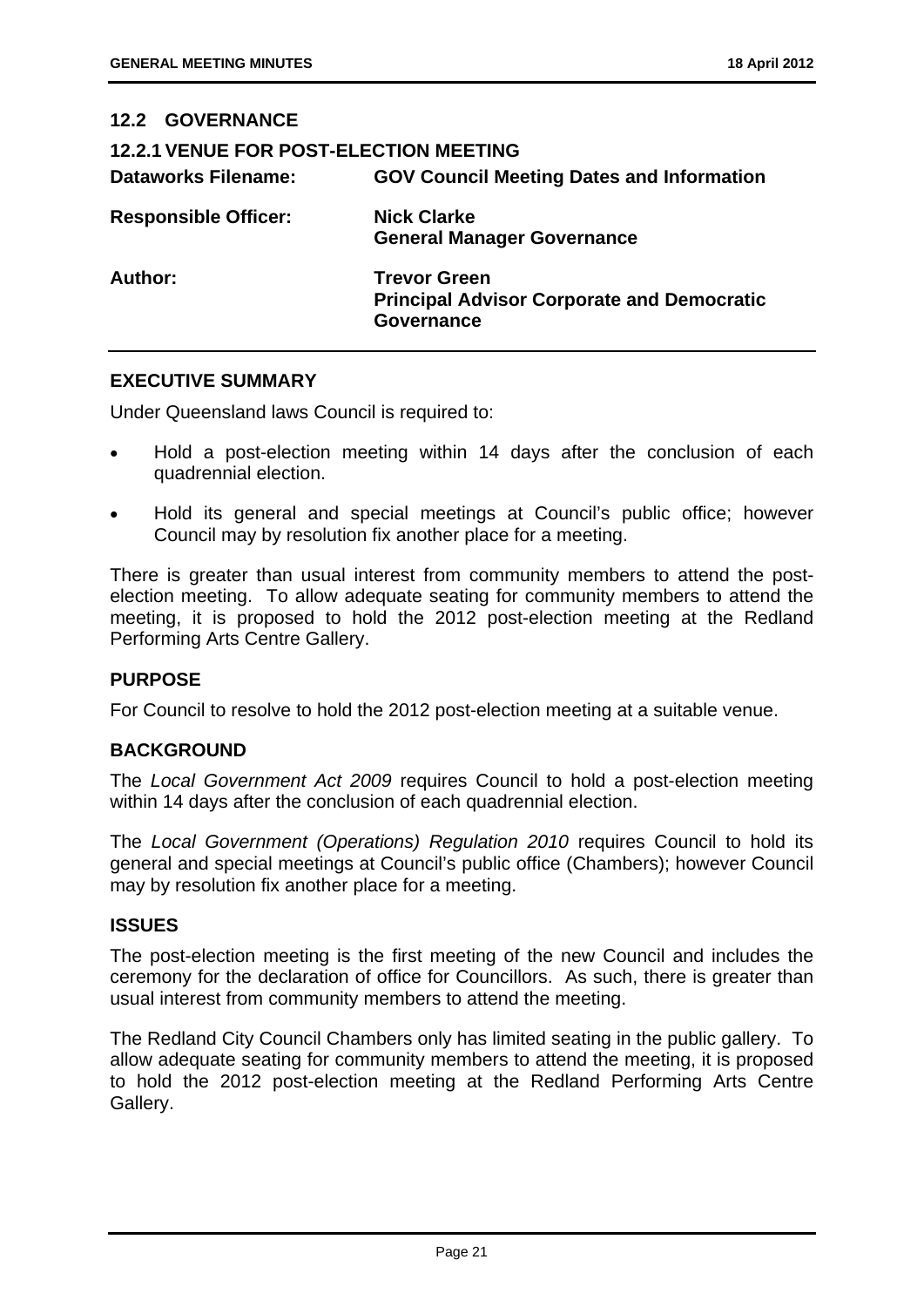#### **RELATIONSHIP TO CORPORATE PLAN**

#### **8. Inclusive and ethical governance**

Deep engagement, quality leadership at all levels, transparent and accountable democratic processes and a spirit of partnership between the community and Council will enrich residents' participation in local decision making to achieve the community's Redlands 2030 vision and goals.

#### **FINANCIAL IMPLICATIONS**

This recommendation does not require any change to the current year's budget as funds have already been allocated.

#### **PLANNING SCHEME IMPLICATIONS**

There are planning scheme implications associated with this report.

#### **CONSULTATION**

Consultation has occurred with the Redland Performing Arts Centre.

#### **OPTIONS**

#### **Preferred**

That Council resolve to hold the 2012 post-election meeting at the Redland Performing Arts Centre Gallery.

#### **Alternative**

That Council resolve to hold the 2012 post-election meeting in the Redland City Council Chambers or an alternative venue.

#### **OFFICER'S RECOMMENDATION/ COUNCIL RESOLUTION**

**Moved by: Cr W Boglary Seconded by: Cr D Henry** 

**That Council resolve to hold the 2012 post-election meeting at the Redland Performing Arts Centre Gallery.**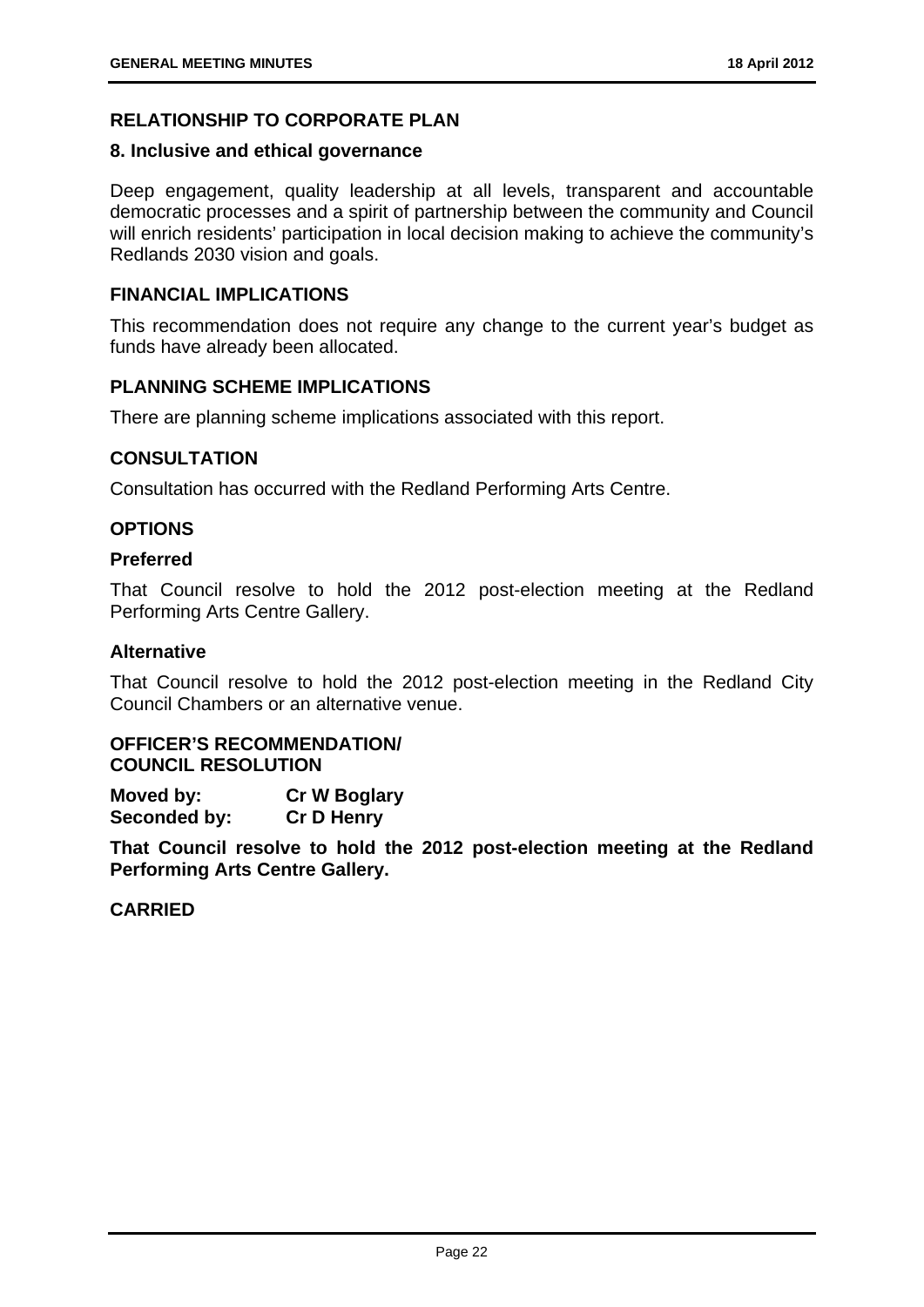#### **12.3 CITY SERVICES**

#### **12.3.1 TRANSFER OF UNSPENT FUNDS FROM THE COMMUNITY GRANTS PROGRAM TO THE SPONSORSHIP PROGRAM**

| <b>Dataworks Filename:</b>  | G&S Community Grants Program - 2011/12<br>Round 2           |
|-----------------------------|-------------------------------------------------------------|
| <b>Responsible Officer:</b> | <b>Louise Rusan</b><br><b>General Manager City Services</b> |
| Author:                     | <b>Kim Sims</b><br><b>Community Grants Coordinator</b>      |

#### **EXECUTIVE SUMMARY**

The Community Grants Team is in the process of finalising Round 2 (final round) of the Community Grants Program for 2011/12 and it is estimated that \$99,594 will be unspent this financial year. This is made up of \$83,000 from Council's operating budget and \$16,594 from Council's Environmental Reserves that must be returned to reserves. This under spend is due to the budget of \$250,000 for the Capital Infrastructure category of the program not being fully spent.

As in accordance with the Corporate Guidelines *GL-3082-001 – Financial Assistance to the Community Sector*, any unspent funds at the end of the financial year for the Community Grants Program cannot be rolled over and must be returned to Council's General Revenue.

The Community Grants Team also administers the Sponsorship Program with budget of \$126,000 for this program being provided in 2011/12 by the Marketing and Communications Group. Applications for sponsorship are received all year round with eligible applications being assessed and approved at monthly Sponsorship Assessment Meetings.

At the last Sponsorship Assessment meeting held in March 2012, eight applications were received seeking \$55,250. The budget available for applications at this meeting and for the remainder of 2011/12 is \$5,238.

The Sponsorship Program requires additional funds to support events and activities recommended for funding approved at this meeting and for additional eligible applications received to the end of the 2011/12 financial year to be considered for funding.

At the recent Councillor Workshop for the review of applications received under Round 2 of the Community Grants Program that was held on 29 March, it was raised and discussed by the Mayor and the Councillors in attendance at the workshop that unspent funds from the Community Grants Program could be transferred to the Sponsorship Program to continue to support the community in the sponsoring eligible events and activities.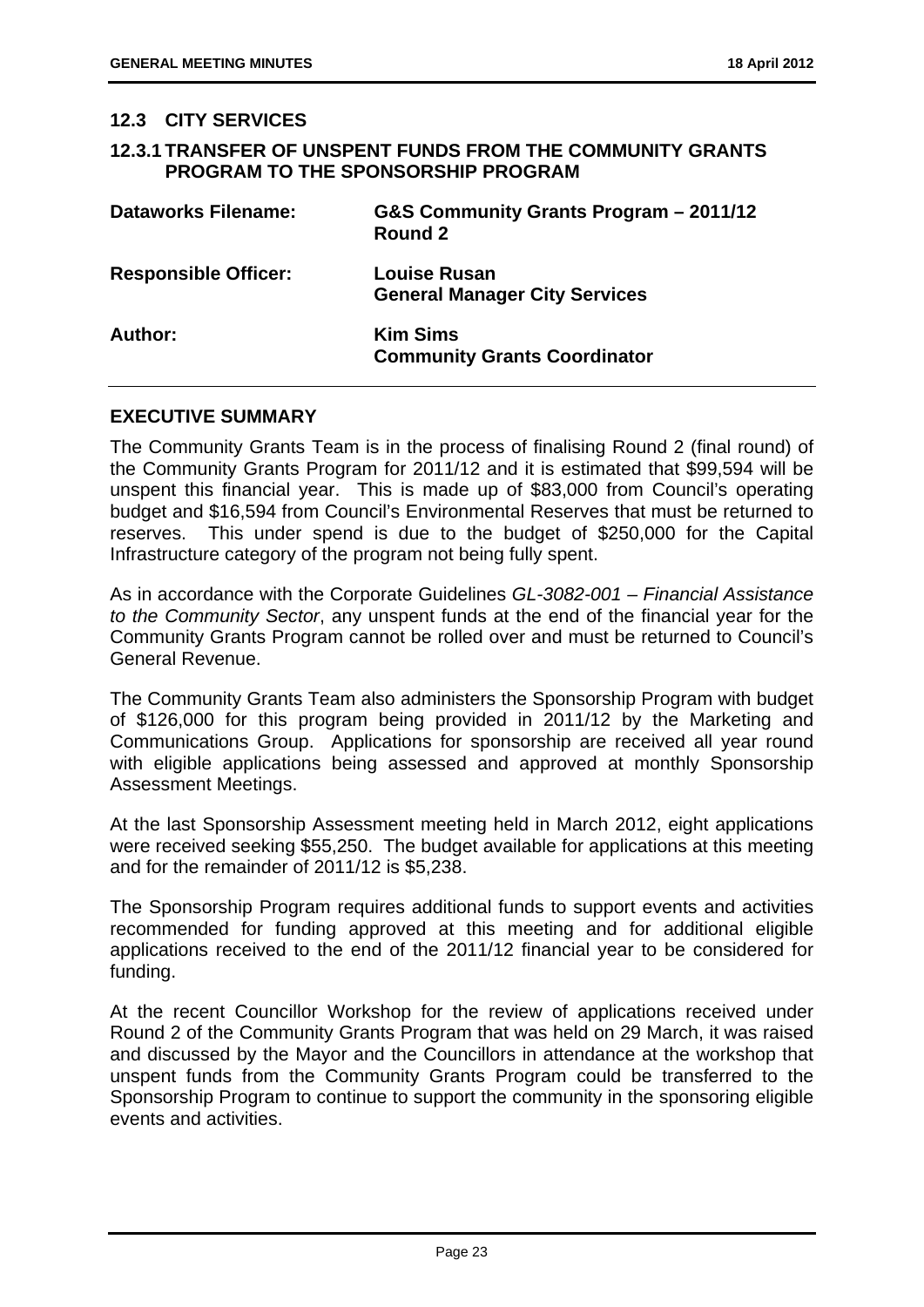Advice has been sought from the acting Manager of Communications in relation to the funding they would require to continue to sponsor events and activities and have been advised that \$50,000 would meet their immediate and foreseeable requirements.

Advice has also been sought from Financial Services on the possibility of this transfer and from the General Managers of City Services, Governance and Corporate Services on the process to approve this transfer.

Based on the advice received and the process to be followed, this report seeks approval from Council to transfer funds of \$50,000 from the unspent funds from the Community Grants Program to the Sponsorship Program. Any unspent funds, as at 30 June 2012, from the \$50,000 will be returned to Council's General Revenue.

The remaining unspent funds of \$33,000 from the Community Grants Program will be returned to Council's General Revenue. If the approval is not received by Council for the transfer of the funds to the Sponsorship Program, the unspent funds of \$83,000 (excluding funds returned to Environmental Reserves) will be returned back to Council's General Revenue as in accordance with the Corporate Guidelines *GL-3082-001 – Financial Assistance to the Community Sector*.

#### **PURPOSE**

This report seeks approval for the transfer of \$50,000 from the unspent funds of \$83,000 (excluding funds returned to Environmental Reserves) from the 2011/12 annual budget for the Community Grants Program, Community and Cultural Services Group, to the Sponsorship Program, Marketing and Communications Group.

#### **BACKGROUND**

The Community Grants Team, Community and Cultural Services Group, is in the process of finalising Round 2 (final round) of the Community Grants Program for 2011/12 and it is estimated that approximately \$83,000 (excluding funds returned to Environmental Reserves) will be unspent this financial year. As in accordance with the Corporate Guidelines *GL-3082-001 – Financial Assistance to the Community Sector*, any unspent funds at the end of the financial year for the Community Grants Program cannot be rolled over and must be returned to Council's General Revenue.

- The Community Grants Program is under spent by \$83,000 (excluding funds returned to Environmental Reserves) due to the annual budget for the Capital Infrastructure category not being full spent. The Capital Infrastructure category only has one funding round each financial year which is incorporated into Round 1 of the Community Grants Program that opened on 25 July and closed on 2 September 2011. The Capital Infrastructure category received 7 applications requesting \$190,563. Council approved funding of \$103,941.40 for 5 applications. This left an under spend of \$146,059.
- As in accordance with the Corporate Guidelines *GL-3082-001 Financial Assistance to the Community Sector*, funds are able to be moved from one category to another to ensure maximum expenditure occurs. Unspent funds from Capital Infrastructure have been transferred to the Mayor's Small Grants, Organisation Support and Project Support categories to cover eligible projects.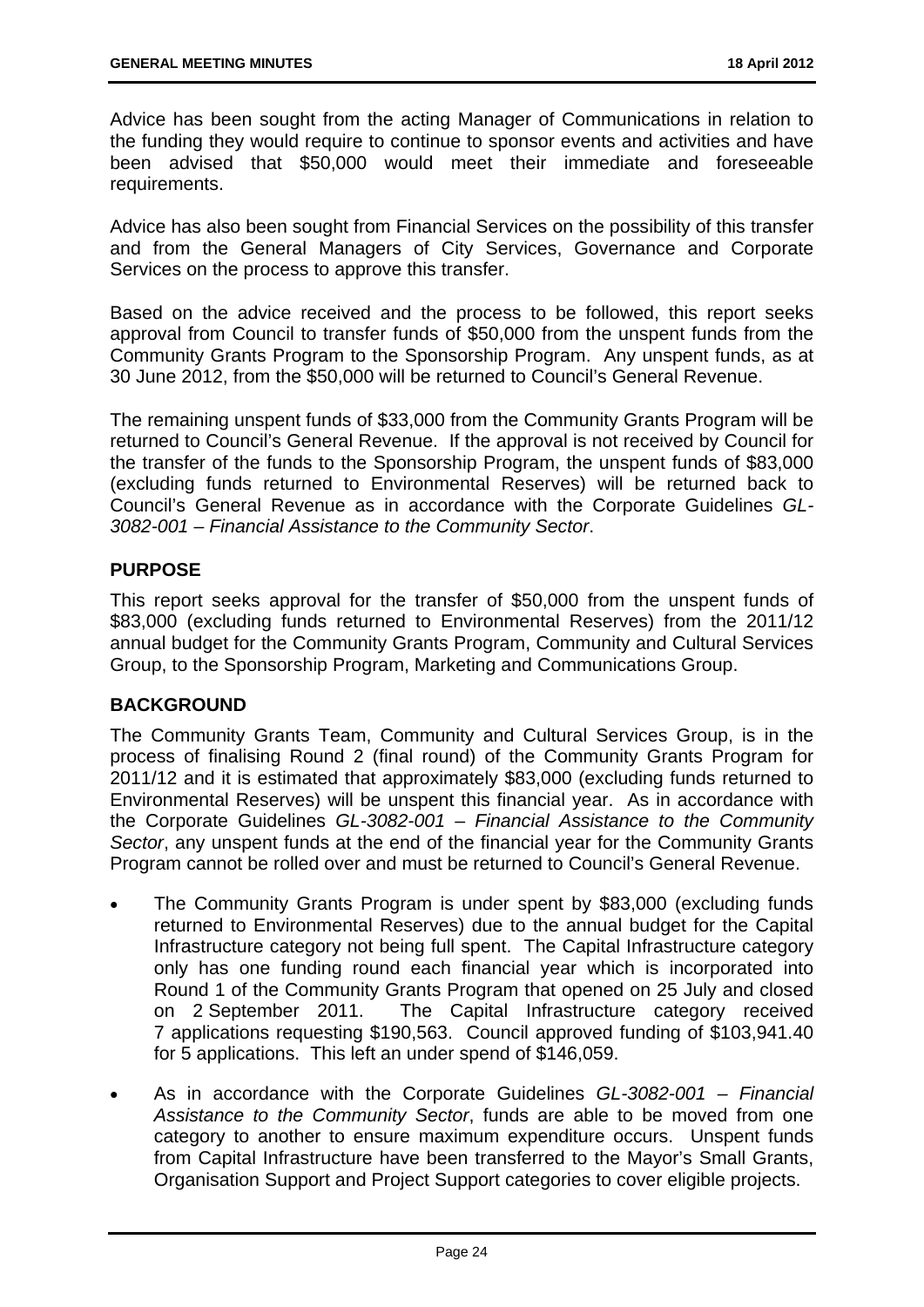The Community Grants Team also undertakes the administrative tasks required to deliver the Sponsorship Program. The Marketing and Communications Team is responsible for the budget for the Sponsorship Program in which \$126,000 was allocated in 2011/2.

The budget was reduced from \$140,000 in 2010/11 to \$126,000 in 2011/12.

The Sponsorship Program accepts applications all year round with applications being assessed and approved by representatives from different areas within Council at a Sponsorship Assessment Meeting held at the end of each month.

 The areas represented at the Sponsorship Assessment Meeting are the Community and Cultural Group, Communications Group, Business and Performance Group and the City Spaces Group.

At the March Sponsorship Assessment meeting, eight applications were assessed at this meeting requesting \$55,250 in funding however the budget available for this meeting and for the remainder of 2011/12 is \$5,238.

- In 2010/11, 39 sponsorship events and activities were approved for the amount of \$139,557 and from 1 July 2011 until the end of February 2012, 28 sponsorship events and activities have already been approved to the value of \$120,762.
- Applications have already been received for the April meeting seeking funding of \$15,000.

The Sponsorship Program requires additional funds to continue to support these activities and events and it is being requested that unspent funds of \$50,000 from the Community Grants Program this financial year be transferred to the Sponsorship Program.

At the recent Councillor Workshop for the review of applications received under Round 2 of the Community Grants Program that was held on 29 March, it was discussed by the Mayor and the Councillors that unspent funds from the Community Grants Program be transferred to the Sponsorship Program to continue to support the community in the sponsoring of events and activities.

#### **ISSUES**

The Community Grants Team, Community and Cultural Services Group, is in the process of finalising Round 2 (final round) of the Community Grants Program for 2011/12 and it is estimated that \$83,000 (excluding funds returned to Environmental Reserves) will be unspent this financial year.

 As in accordance with the Corporate Guidelines *GL-3082-001 – Financial Assistance to the Community Sector*, any unspent funds at the end of the financial year for the Community Grants Program cannot be rolled over and must be returned to Council's General Revenue.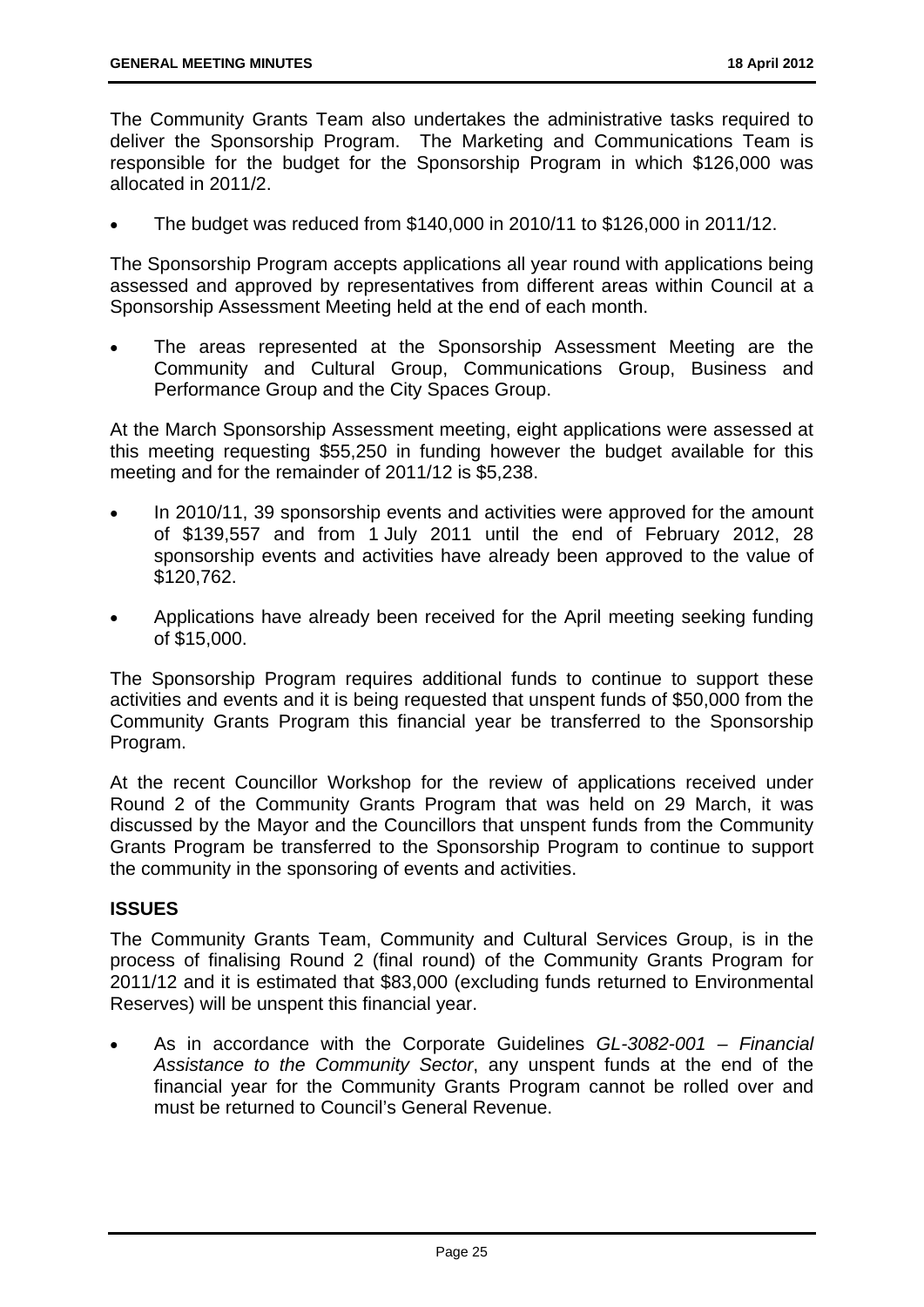The Sponsorship Program currently does not have adequate budget to the end of the 2011/12 financial year to fund eligible sponsorship applications and requires additional funds to continue to provide funding for activities and events in the Redlands.

The Mayor and the Councillors who attended the recent Councillor Workshop held on 29 March to discuss applications received under Round 2 of the Community Grants Program, expressed their support for the transfer of unspent funds from the Community Grants Program to the Sponsorship Program.

Advice was sought from Financial Services on the possibility of transferring unspent funds from the Community Grants Program to the Sponsorship Program. Advice received stated that even though both programs are operational and within Goods and Services, they have separate vision outcomes – the Community Grants Program is an activity and the Sponsorship Program is a program. As the request for funds is to be transferred from an activity to a program, this will require Council approval as the expected outcomes for the Community Grants Program may now be different to what Council initially adopted.

Financial Services also advised that under the Local Government (Finance, Plans and Report) Regulation 2010, section 100 – Adoption and amendment of the budget, item (4) states – *"The local government may, by resolution, amend the budget for a financial year at any time before the end of the financial year."* To comply with this legislation, the transfer of funds would need to be adopted at quarterly budget reviews.

Discussions have been held with the Acting Manager for the Communications Group on the funding they would require to meet their needs to the end of the 2011/12 financial year. Advice has been received that funding of \$50,000 would satisfy their immediate and foreseeable needs.

 The remaining unspent funds of \$33,000 from the Community Grants Program will be returned to Council's Operating Budget.

Due to the applicants from the March Meeting awaiting a decision, which is unable to be made until the availability of funding is finalised, there is an urgency for the approval of these funds to be transferred.

If the approval of the transfer of funds to the Sponsorship Program is not received from Council, the unspent funds of \$83,000 (excluding funds returned to Environmental Reserves) will be returned to Council's Operating Budget as in accordance with Corporate Guidelines *GL-3082-001 – Financial Assistance to the Community Sector.* 

#### **RELATIONSHIP TO CORPORATE PLAN**

#### **7. Strong and connected communities**

Our health, wellbeing and strong community spirit will be supported by a full range of services, programs, organisations and facilities, and our values of caring and respect will extend to people of all ages, cultures, abilities and needs.

7.6 Provide practical programs, support and guidance to the community sector in its delivery of highly valued support services and community projects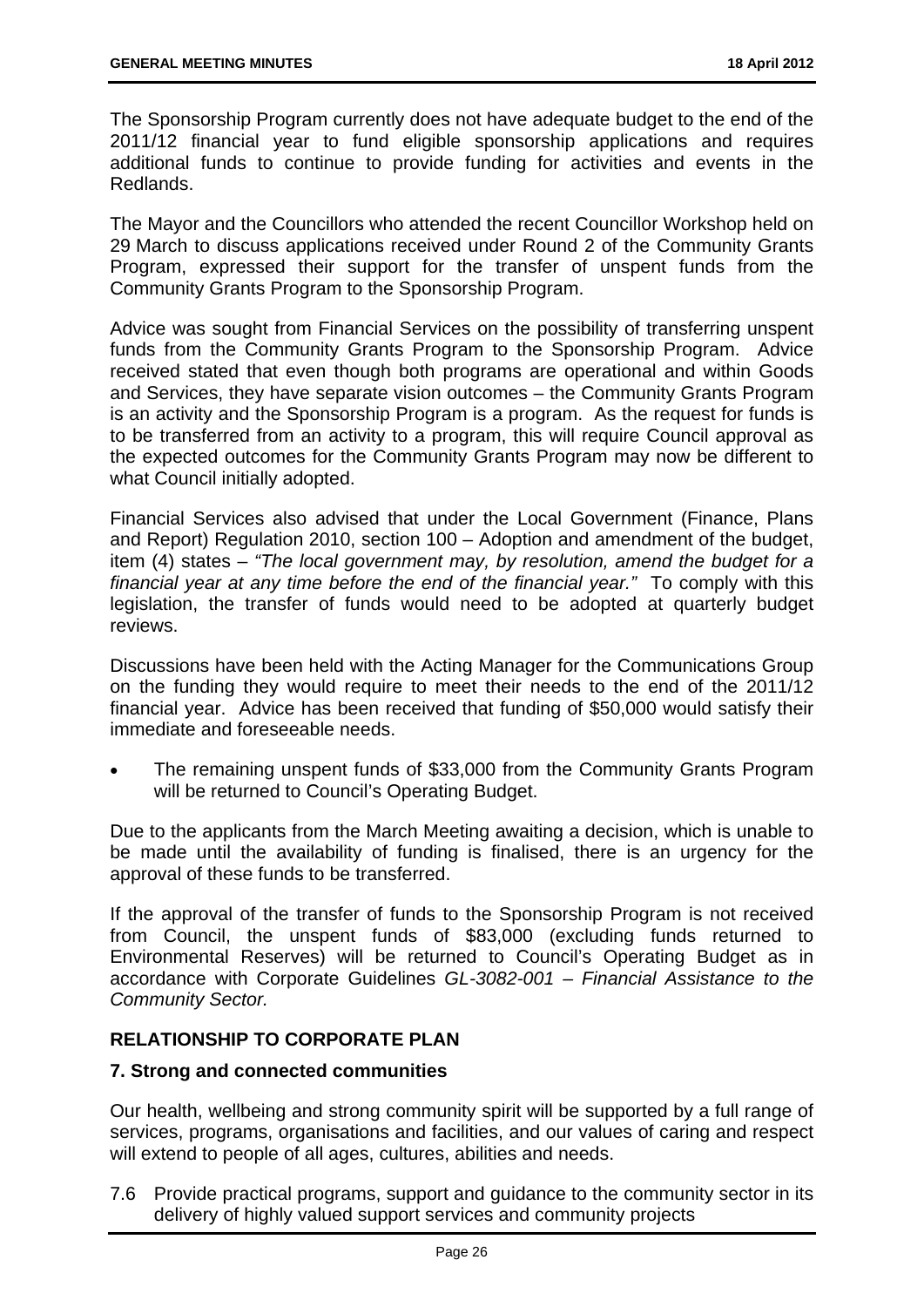#### **FINANCIAL IMPLICATIONS**

Total unspent funding under the Community Grants Program in 2011/12 will be \$99,594. This includes underspends from Capital Infrastructure of \$83,000 which can be returned to Council's Operating Budget through the budget review process; and underspends of \$16,594 from Environmental Reserves, which must be returned to the Reserves account.

This recommendation requires a change to the current year's budget for the Community Grants Program and the Sponsorship Program. The \$50,000 will be transferred from Finance One account number 11431.238.0034.821404 to 10014.282.0034.821407. The remaining \$33,000 is returned through the budget review process.

#### **PLANNING SCHEME IMPLICATIONS**

The City Planning & Environment Group was consulted and it is considered that the outcome of recommendations in this report will not require any amendments to the Redlands Planning Scheme.

#### **CONSULTATION**

The Mayor and Councillors present at the Councillor Workshop held on 29 March for Round 2 applications of the Community Grants Programs discussed the benefits of transferring unspent funds from the Community Grants Programs to the Sponsorship Program to continue the support to the community for the sponsoring of events and activities.

Consultation has occurred with Financial Services on the possibility of transferring unspent funds from the Community Grants Program to the Sponsorship Program.

Discussions have also been held between the General Managers for City Services, Governance and Corporate Services on the process of approving the transfer of these funds. Advice was sought from the acting Group Manager of the Communications Group on the funding required to fund eligible sponsorship projects to the end of the 2011/12 financial year.

#### **OFFICER'S RECOMMENDATION/ COUNCIL RESOLUTION**

| Moved by:    | <b>Cr M Elliott</b> |
|--------------|---------------------|
| Seconded by: | <b>Cr W Boglary</b> |

**That Council resolve to approve the transfer of \$50,000 from the unspent funds from the 2011/12 budget for the Community Grants Program, Community and Cultural Services, to the Sponsorship Program, Marketing and Communications Group, to fund eligible sponsorship activities and events to the end of the 2011/12 financial year.**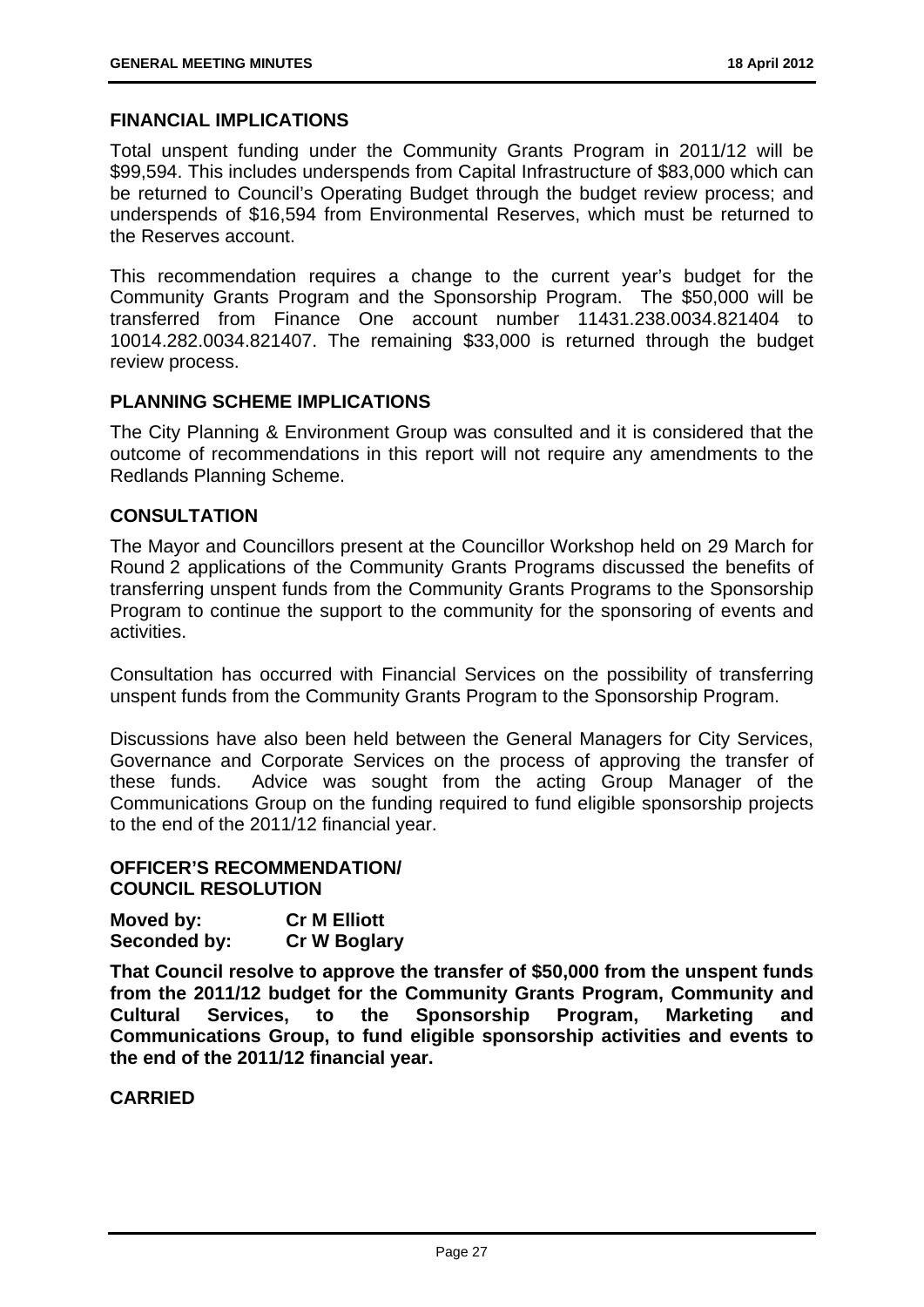#### **12.4 CORPORATE SERVICES**

#### **12.4.1 MARCH 2012 MONTHLY FINANCIAL REPORTS**

| <b>Dataworks Filename:</b>  | <b>FM Monthly Financial Reports to Council</b>                     |
|-----------------------------|--------------------------------------------------------------------|
| Attachment:                 | <b>RCC Monthly Financial Report March 2012</b>                     |
| <b>Responsible Officer:</b> | <b>Martin Drydale</b><br><b>General Manager Corporate Services</b> |
| Author:                     | Sandra Bridgeman<br><b>Financial Reporting Manager</b>             |

#### **EXECUTIVE SUMMARY**

Section 152(2) of the *Local Government (Finance Plans & Reporting) Regulation 2010* requires the Chief Executive Officer to present the financial report to a monthly meeting.

The financial statements for March 2012 demonstrate that Council exceeded targets set in the 2011-2012 budget for five of the seven Financial Stability Key Financial Performance Indicators. These are:

- Ability to pay our bills current ratio;
- Ability to repay our debt debt servicing ratio;
- Cash balance;
- Cash balances cash capacity in months;
- Long term financial stability debt to assets ratio; and

The following Financial Stability Ratio Key Financial Performance Indicators are unfavourable and outside of Council's target range:

- Level of dependence on general rate revenue
- Operating performance

With respect to the five measures of sustainability adopted as part of the 2011-2012 budget, Council is currently meeting all five of the five targets. The measures currently being met are:

- Net financial liabilities ratio;
- Interest cover ratio; and
- Asset consumption ratio
- Operating surplus ratio

Council's system is currently being structured to measure its' asset sustainability ratio.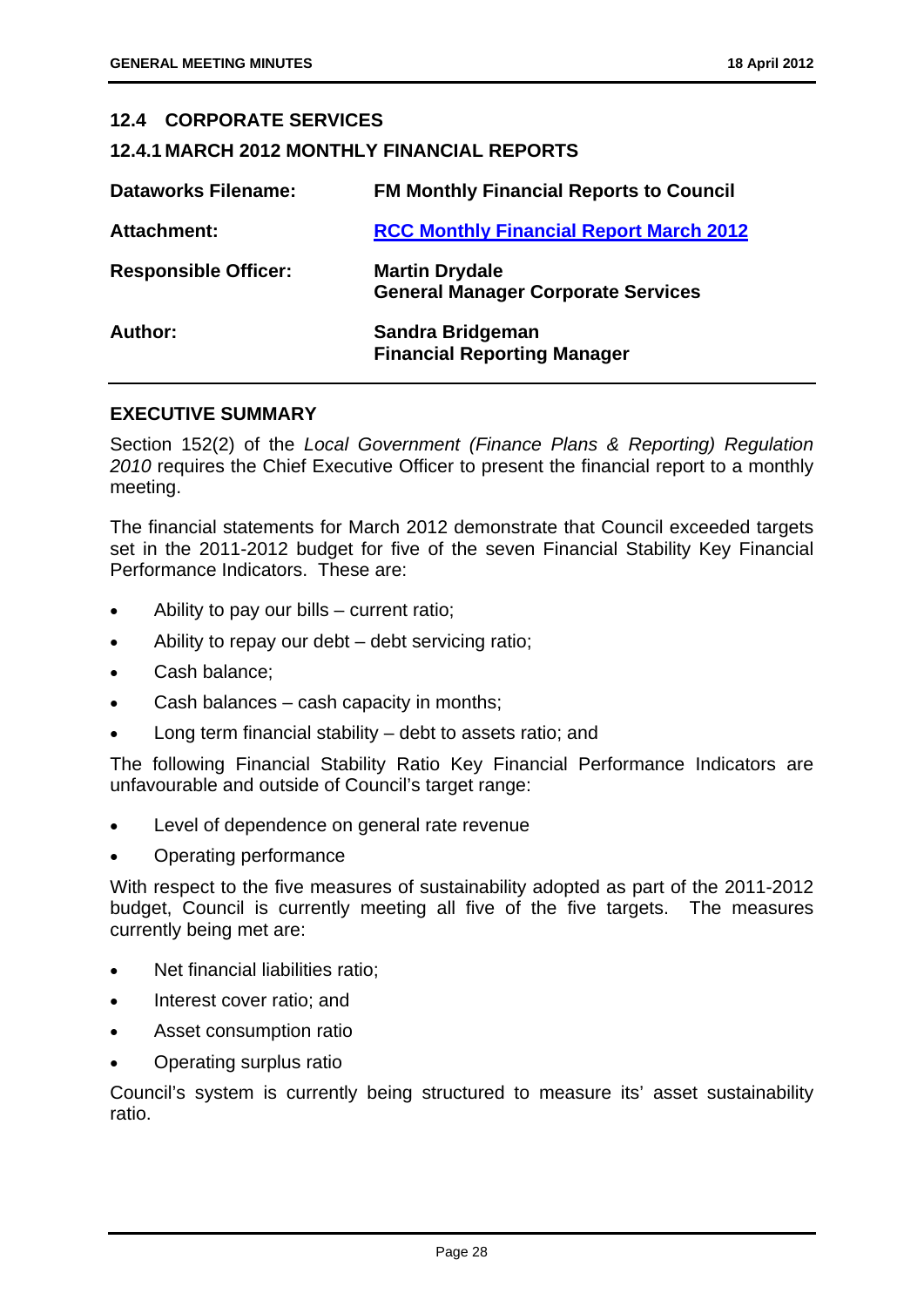#### **PURPOSE**

The purpose is to present the March 2012 financial report to Council and explain the content and analysis of the report. Section 152(2) of the *Local Government (Finance, Plans & Reporting) Regulation 2010* requires the Chief Executive Officer of a local government to present statements of its accounts to the local government.

#### **BACKGROUND**

The Corporate Plan contains a strategic priority to support the organisation's capacity to deliver services to the community by building a skilled, motivated and continually learning workforce, ensuring assets and finances are well managed, corporate knowledge is captured and used to best advantage, and that services are marketed and communicated effectively.

#### **ISSUES**

Please refer to the attached Monthly Financial Performance Report.

#### **RELATIONSHIP TO CORPORATE PLAN**

#### **8. Inclusive and ethical governance**

Deep engagement, quality leadership at all levels, transparent and accountable democratic processes and a spirit of partnership between the community and Council will enrich residents' participation in local decision making to achieve the community's Redlands 2030 vision and goals

- 8.7 Ensure Council resource allocation is sustainable and delivers on Council and community priorities
- 8.8 Provide clear information to citizens about how rates, fees and charges are set and how Council intends to finance the delivery of the Community Plan and Corporate Plan

#### **FINANCIAL IMPLICATIONS**

Please refer to the attached Monthly Financial Performance Report.

Council has been given confirmation by Queensland Treasury Corporation (QTC) to borrow up to \$13M for 2011/12 financial year. At this stage it is expected that Council will borrow \$5.5M for the Phase 3 – Judy Holt Eastern Batter remediation and associated works. Further borrowing requirements will be determined as part of the Q3 budget review, however Council is not expecting to draw down the full \$13M. Council anticipates that forecast borrowings for the end of 2011/12 will be in the range of \$64M-\$66M instead of the original forecast balance of \$68M.

#### **PLANNING SCHEME IMPLICATIONS**

The City Planning & Environment Group was consulted and it is considered that the outcome of recommendations in this report will not require any amendments to the Redlands Planning Scheme.

#### **CONSULTATION**

Consultation has taken place amongst Council departmental officers, Financial Reporting and Capital Management Team and the Executive Leadership Group.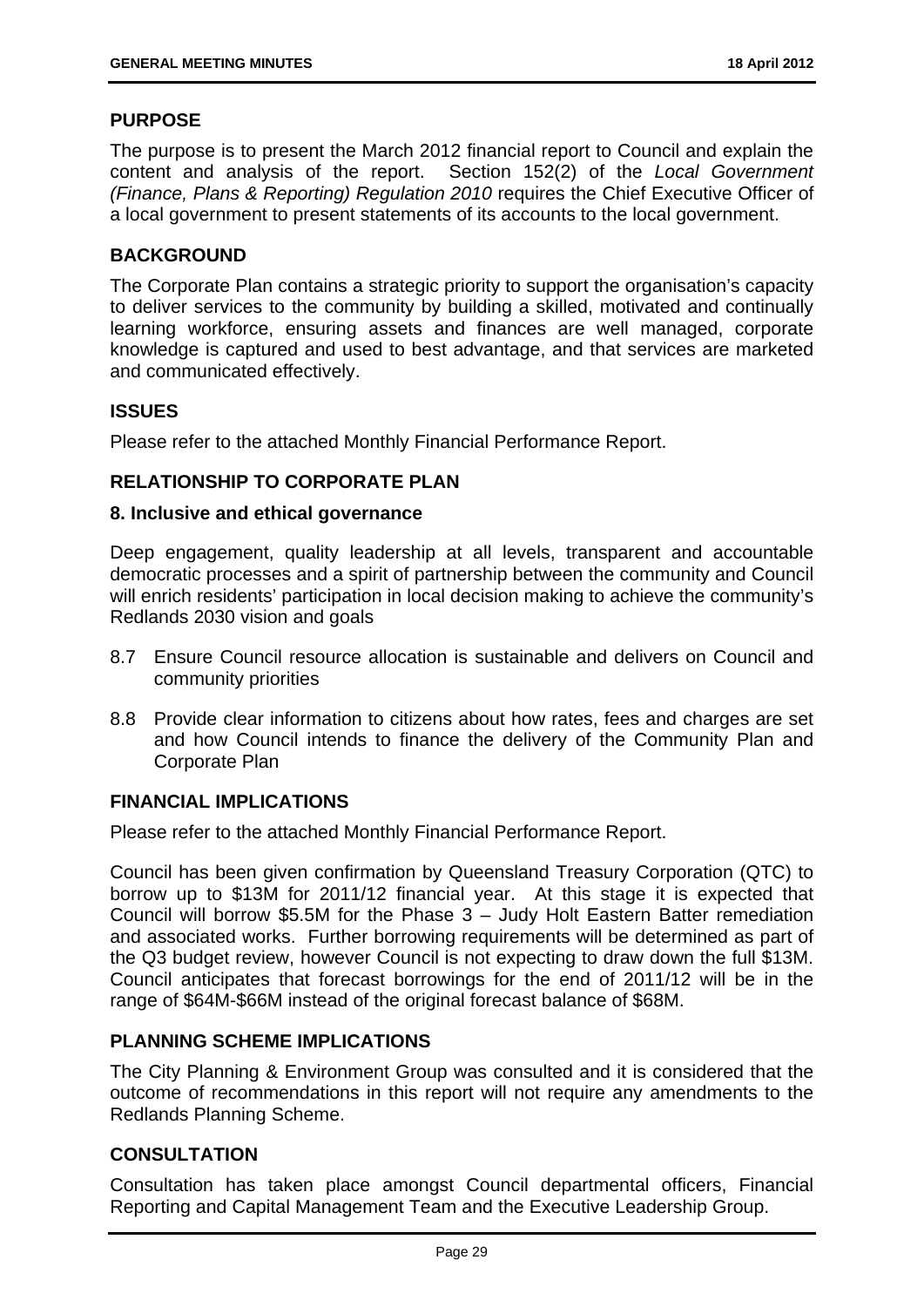#### **OPTIONS**

#### **Preferred**

That Council resolve to note the End of Month Financial Reports for March 2012 and explanations as presented in the attached Monthly Financial Performance Report.

#### **Alternative**

That Council requests additional information.

#### **OFFICER'S RECOMMENDATION/ COUNCIL RESOLUTION**

**Moved by: Cr M Elliott Seconded by: Cr T Bowler** 

**That Council resolve to note the End of Month Financial Reports for March 2012 and explanations as presented in the attached Monthly Financial Performance Report.**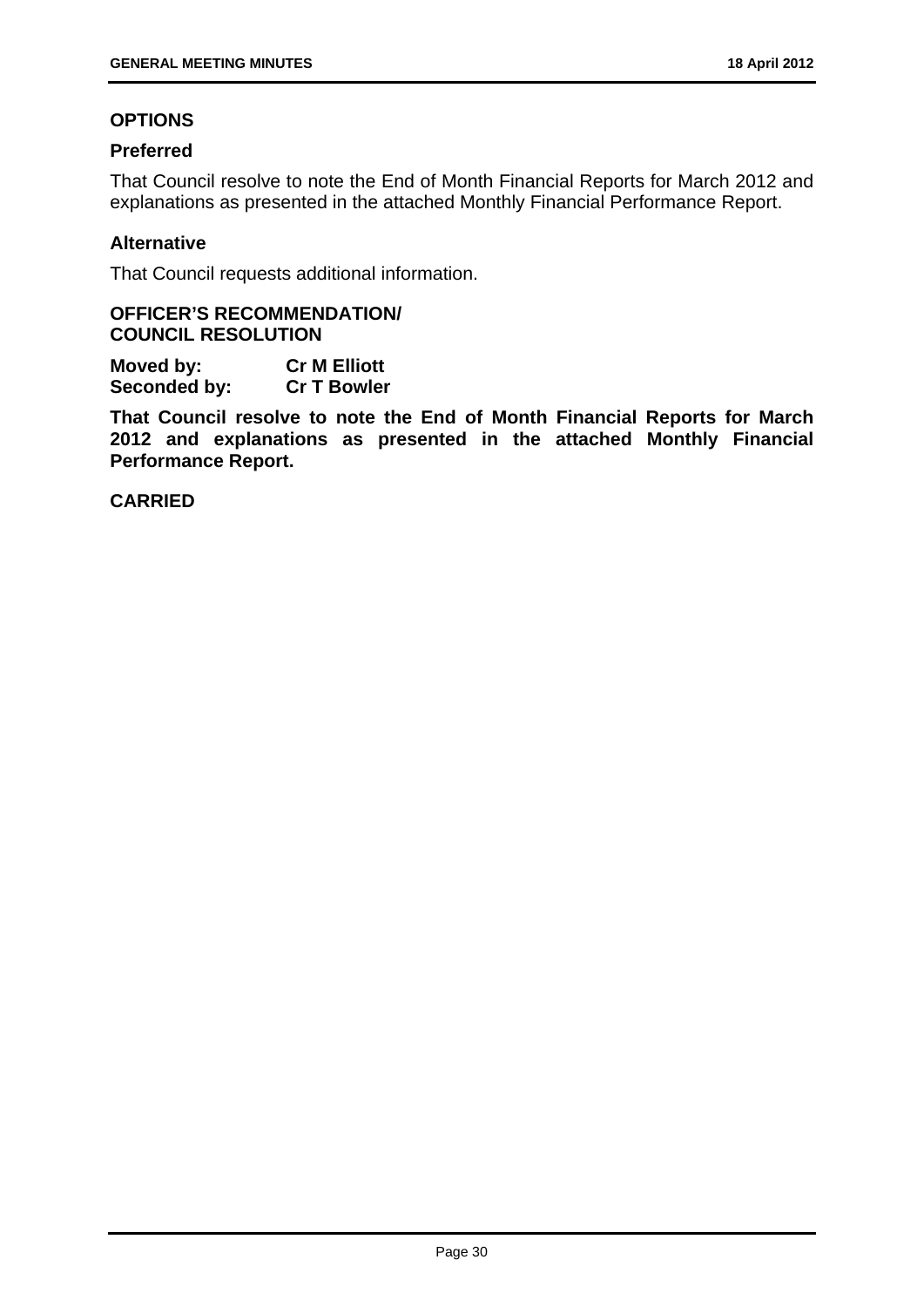#### **13 NOTICE OF MOTION**

#### **13.1 NOTICE OF MOTION – CR BURNS**

Moved by: Cr J Burns Seconded by: Cr M Elliott

That the Notice of Motion (*Acid Sulphate Soil)* be withdrawn.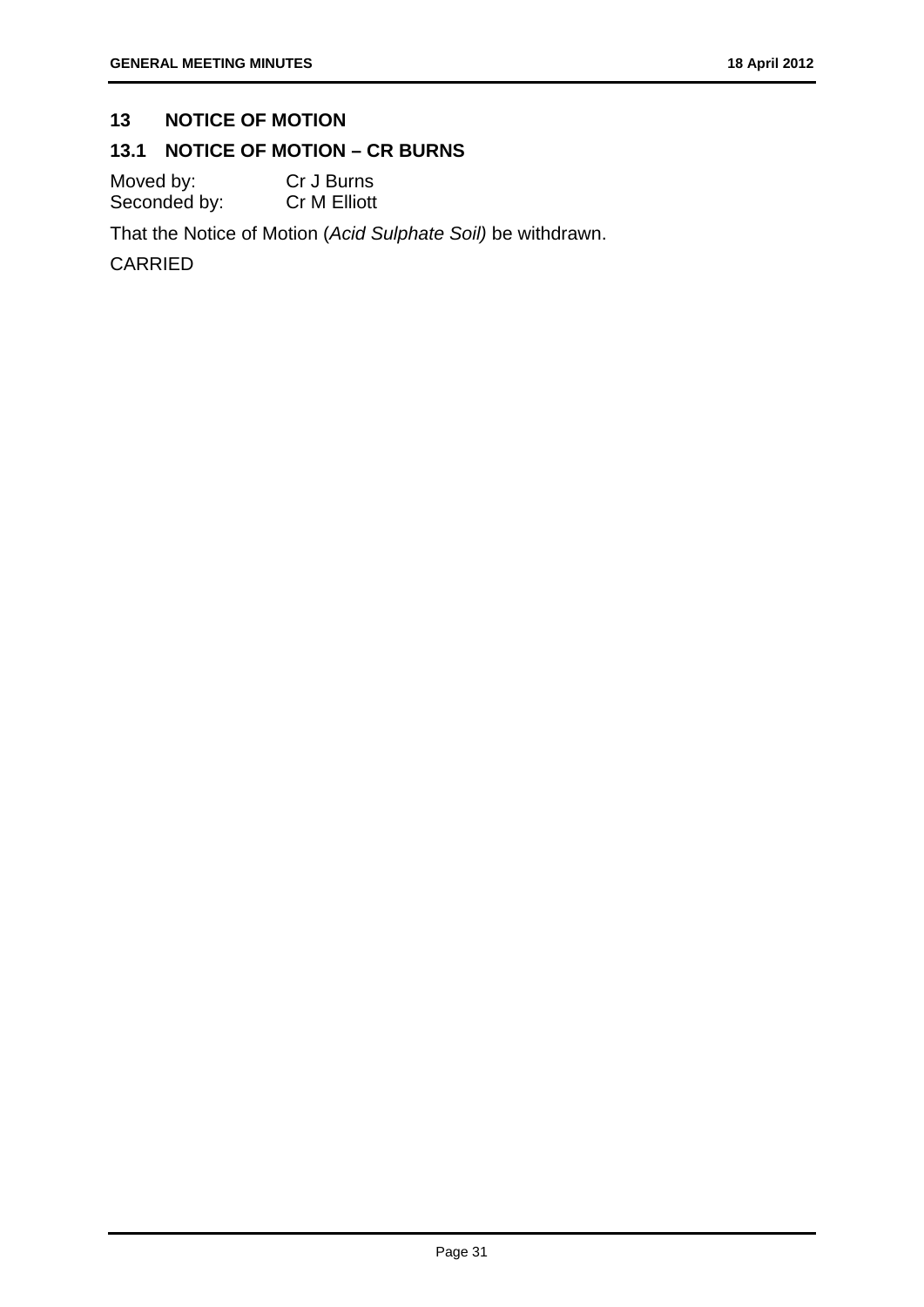#### **14 URGENT BUSINESS WITHOUT NOTICE**

#### **14.1 URGENT BUSINESS - CR BURNS**

Moved by: Cr J Burns Seconded by: Cr K Williams

That permission be granted for Cr Burns to bring forward the proposed motion as an Item of Urgent Business in relation to the purchase of land for Weinam Creek parking.

After being put to the vote the motion was LOST

DIVISION

FOR: Crs Burns, Reimers, Murray and Williams

AGAINST: Crs Elliott, Bowler, Townsend, Henry, Ogilvie, Boglary and Hobson

#### **14.1.1 WEINAM CREEK PARKING - PROPOSED MOTION**

That the decision to purchase land for Weinam Creek parking be put on hold until after the election, for the next Council to consider.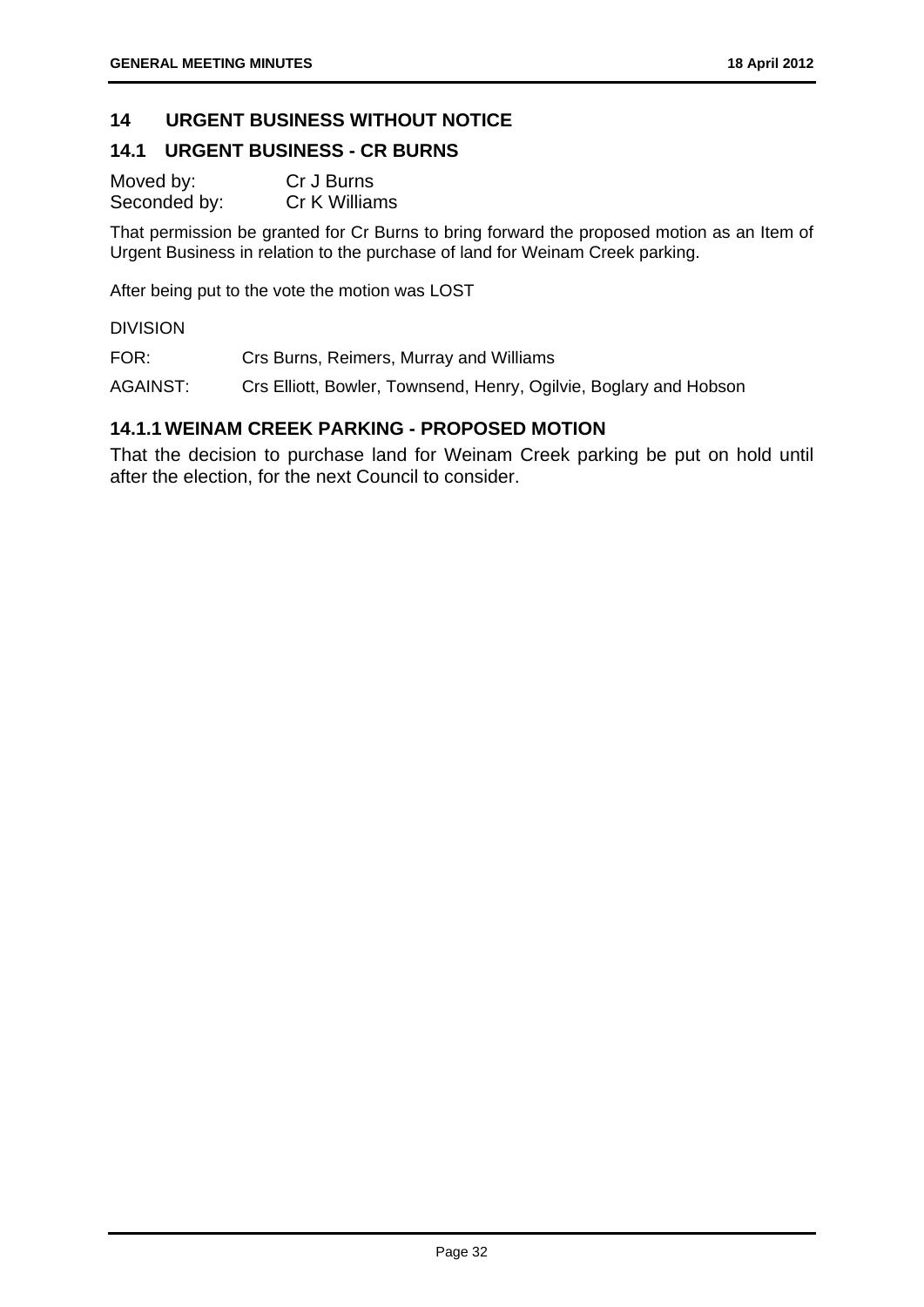Cr Reimers declared a conflict of interest, or perceived conflict of interest in the following item stating that she is a member of the Redland's Rotary Sunrise and that she attends the Birkdale South State School P&C Meetings. Cr Reimers elected to remain in the chambers and vote in the best interests of the community.

Cr Townsend declared a conflict of interest, or perceived conflict of interest in the following item stating that she is an honorary member of the Tingira Boat Club. Cr Townsend elected to remain in the chambers and vote in the best interests of the community.

Cr Henry declared a conflict of interest, or perceived conflict of interest in the following item stating that she is a Patron of the RAMS Club, a member of the Redland Centre for Women Incorporated and has an association with the Volunteer Marine Rescue. Cr Henry elected to remain in the chambers and vote in the best interests of the community.

Cr Ogilvie declared a conflict of interest, or perceived conflict of interest in the following item stating that he is a patron of Raby Bay Volunteer Marine Rescue and a Patron of Redlands Touch Association. Cr Ogilvie elected to remain in the chambers and vote in the best interests of the community.

Cr Boglary declared a conflict of interest, or perceived conflict of interest in the following item stating that she attends the Uniting Church, is a member of the Redlands Centre for Woman, a member of Friends of Ormiston House, a member of Wellington Point Rotary and that she assists the All Stars Netball Club, Wellington Point. Cr Boglary elected to remain in the chambers and vote in the best interests of the community.

Cr Hobson declared a conflict of interest, or perceived conflict of interest in the following item stating that she attends the Uniting Church, is a Patron of Redlands Cricket Club, a Patron of Redlands PCYC and is a patron of the Cleveland District High School P&C. Cr Hobson elected to remain in the chambers and vote in the best interests of the community.

#### **15 CITY SERVICES**

#### **15.1.1 COMMUNITY GRANTS PROGRAM ROUND 2 APPROVAL OF FUNDS**

| <b>Dataworks Filename:</b>  | G&S Community Grants Program - 2011/12<br>Round 2            |
|-----------------------------|--------------------------------------------------------------|
| <b>Responsible Officer:</b> | <b>Louise Rusan</b><br><b>General Manager, City Services</b> |
| Author:                     | <b>Kim Sims</b><br><b>Community Grants Coordinator</b>       |

#### **EXECUTIVE SUMMARY**

A confidential report from the General Manager City Services was moved in open session.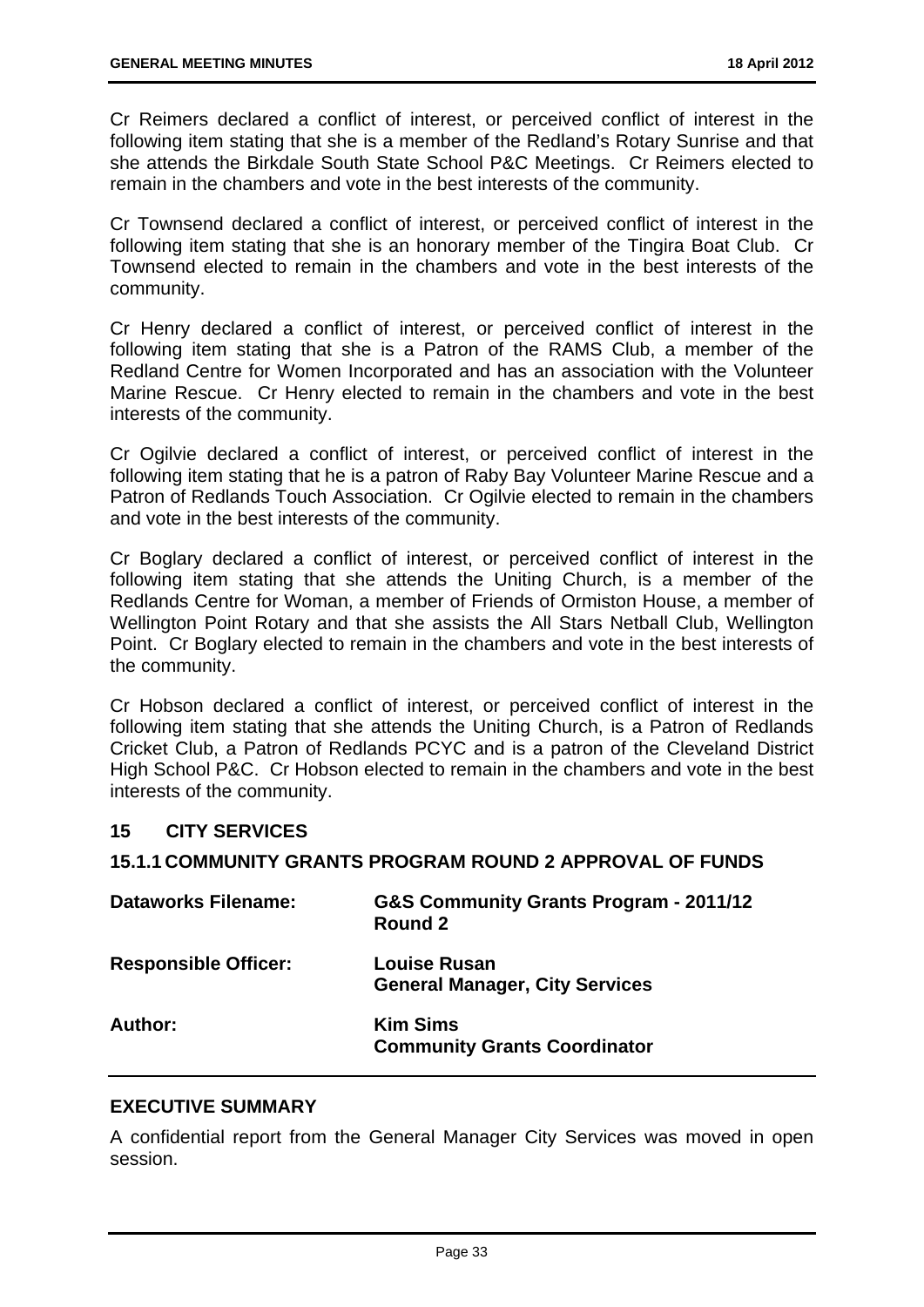**OFFICER'S RECOMMENDATION/ COUNCIL RESOLUTION** 

| Moved by:    | <b>Cr M Elliott</b> |
|--------------|---------------------|
| Seconded by: | <b>Cr W Boglary</b> |

**That Council resolve as follows:** 

- **1. To note the funding allocated to 16 applications under Round 2 of the Organisation Support Grants – Community Grants Program;**
- **2. To approve funding for 14 applications under Round 2 of the Project Support Grants – Community Grants Program;**
- **3. To approve funding for 5 applications under Round 2 of the Conservation Grants – Community Grants Program;**
- **4. To approve funding for 11 applications under Round 2 of the Regional Arts Development Fund;**
- **5. That the listings containing only successful Organisation Support, Project Support, Conservation Grants and Regional Arts Development Fund applicants remains confidential until the adoption at the General Meeting;**
- **6. That once the funding is approved, Council has the option to announce the successful applicants after adoption at the General Meeting on 18 April or after the Local Government elections on 28 April 2012; and**
- **7. That this report and attachment/s remain confidential.**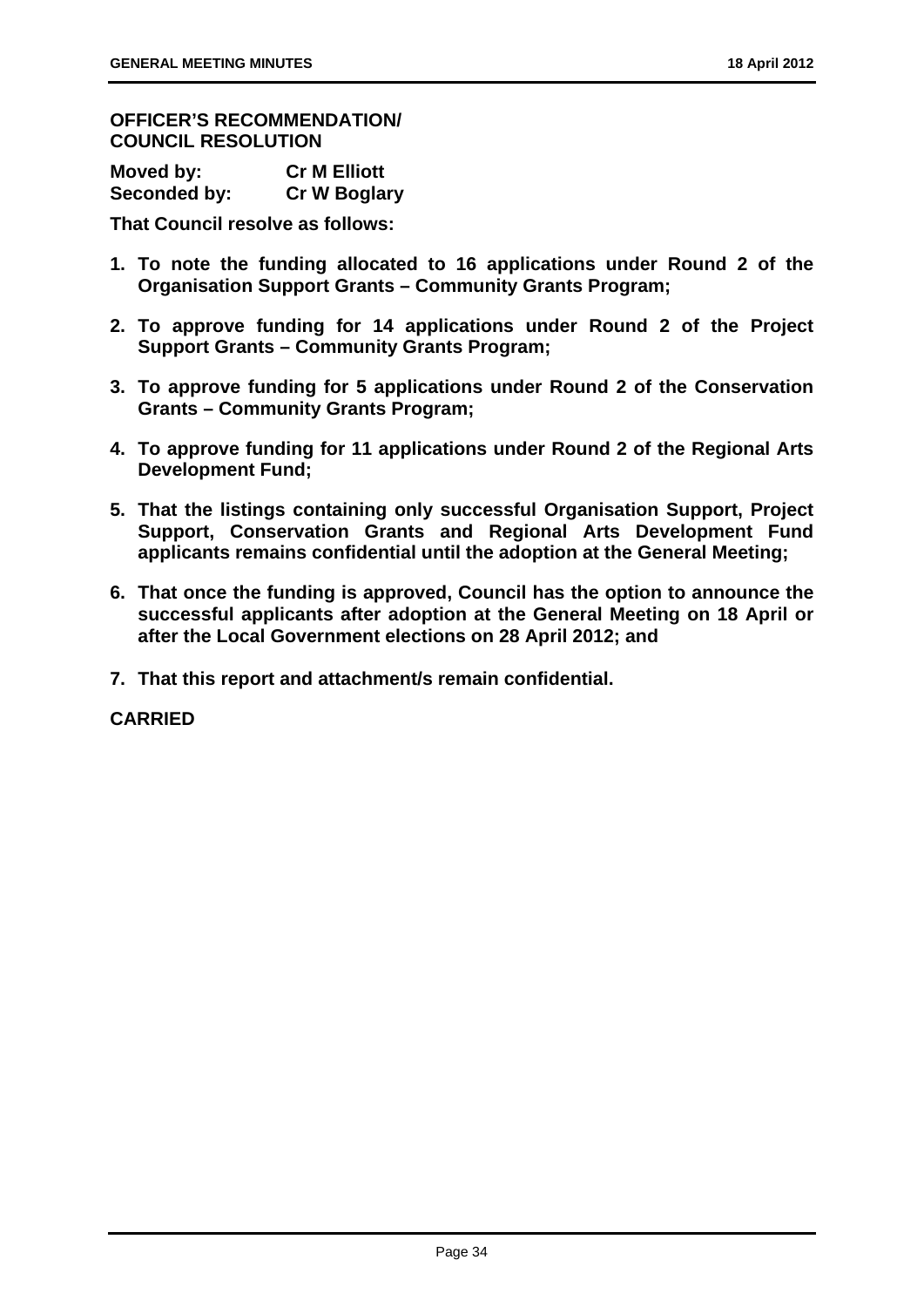#### **16 CLOSED SESSION**

#### **MOTION TO CLOSE THE MEETING AT 5.45PM**

| Moved by:    | Cr W Boglary |
|--------------|--------------|
| Seconded by: | Cr D Henry   |

That the meeting be closed to the public pursuant to Section 72 (1) of the *Local Government (Operations) Regulation 2010*, to discuss the following item:

#### **16.1.1 Youth Services in the Redlands**

*The reason that this is applicable in this instance is as follows:* 

*"(h) other business for which a public discussion would be likely to prejudice the interests of the local government or someone else, or enable a person to gain a financial advantage."* 

#### CARRIED

#### **MOTION TO REOPEN THE MEETING AT 6.40PM**

| Moved by:    | <b>Cr K Reimers</b> |
|--------------|---------------------|
| Seconded by: | Cr W Boglary        |

That the meeting be again opened to the public.

#### CARRIED

#### **MOTION TO CLOSE THE MEETING AT 6.46PM**

| Moved by:    | Cr H Murray  |
|--------------|--------------|
| Seconded by: | Cr K Reimers |

That the meeting be closed to the public pursuant to Section 72 (1) of the *Local Government (Operations) Regulation 2010*, to discuss the following item:

#### **16.2.1 Redland Water Asset and Debt Apportionment**

*The reason that this is applicable in this instance is as follows:* 

*"(h) other business for which a public discussion would be likely to prejudice the interests of the local government or someone else, or enable a person to gain a financial advantage."* 

#### CARRIED

#### **MOTION TO REOPEN THE MEETING AT 6.50PM**

| Moved by:    | <b>Cr K Reimers</b> |
|--------------|---------------------|
| Seconded by: | Cr H Murray         |

That the meeting be again opened to the public.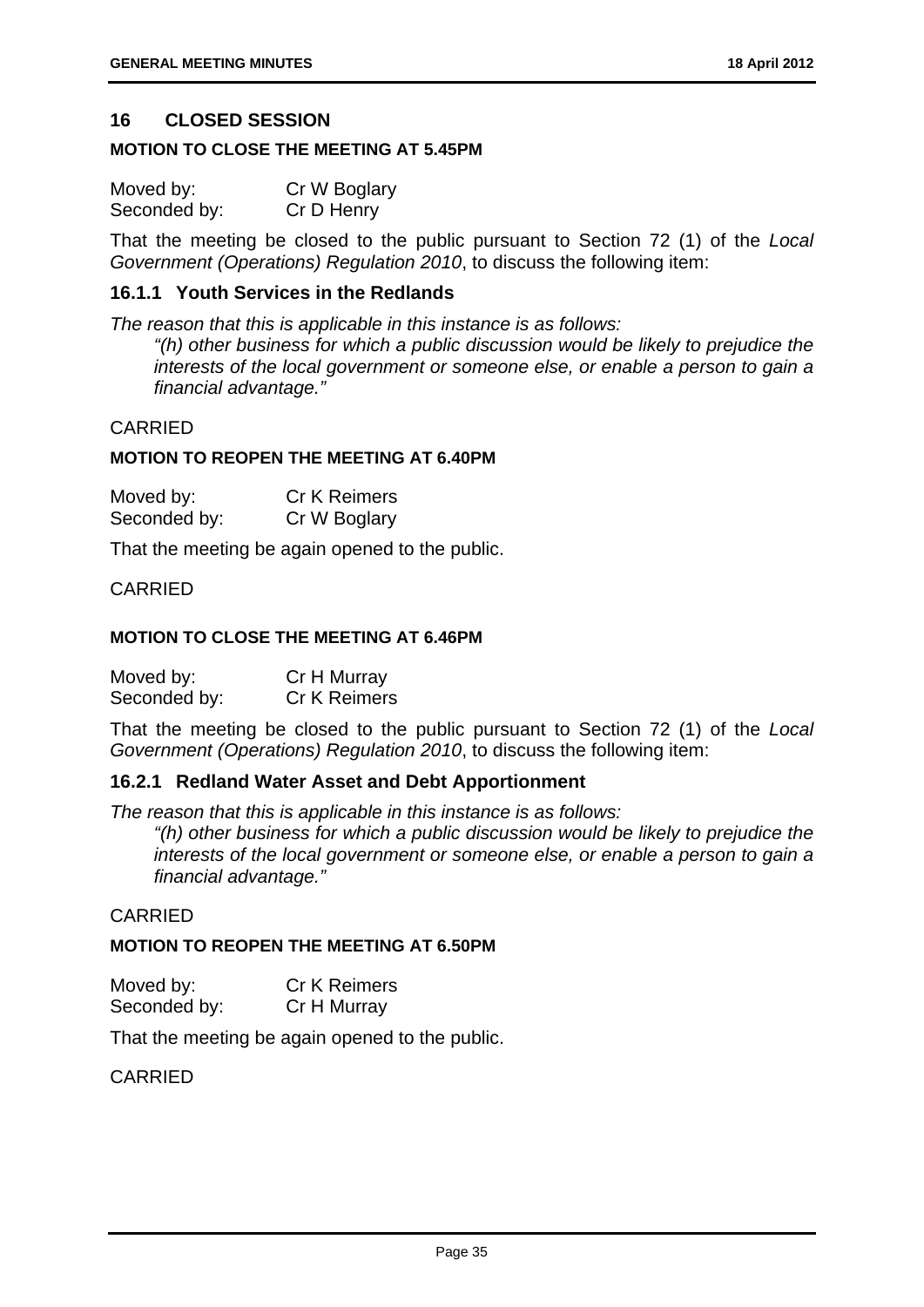#### **16.1 CITY SERVICES 16.1.1 YOUTH SERVICES IN THE REDLANDS Dataworks Filename: CS – Capalaba Youth Space Responsible Officer: Louise Rusan General Manager City Services Author: Leanne Tu'ipulotu Manager Strengthening Communities**

#### **EXECUTIVE SUMMARY**

A confidential report from the General Manager, City Services was discussed in closed session.

#### **OFFICER'S RECOMMENDATION**

That Council resolve to adopt preferred Options 1 and 2 and that the contents of this report remain confidential.

#### **COUNCIL RESOLUTION**

**That Council resolve as follows:** 

- **1. That Council take back the co-ordination of the Youth Space in Capalaba and fund the associated rent, insurance, security and electricity charges and the Youth Space be renamed Redlands Youth Space;**
- **2. That existing services at the Youth Space in Capalaba continue during the interim phase from 1 July 2012 for a period of 3 months;**
- **3. That continued use by the existing church will be on a lease payment (on a weekly basis) after 30 June;**
- **4. That officers bring back to Council a business case for the ongoing use of the existing youth space as part of the budget process for 2012/13; and**
- **5. That the report remains confidential.**

#### **CARRIED**

DIVISION

- FOR: Crs Reimers, Murray, Henry, Ogilvie, Boglary and Hobson
- AGAINST: Crs Bowler and Williams

Crs Burns, Elliott and Townsend were not present when the motion was put.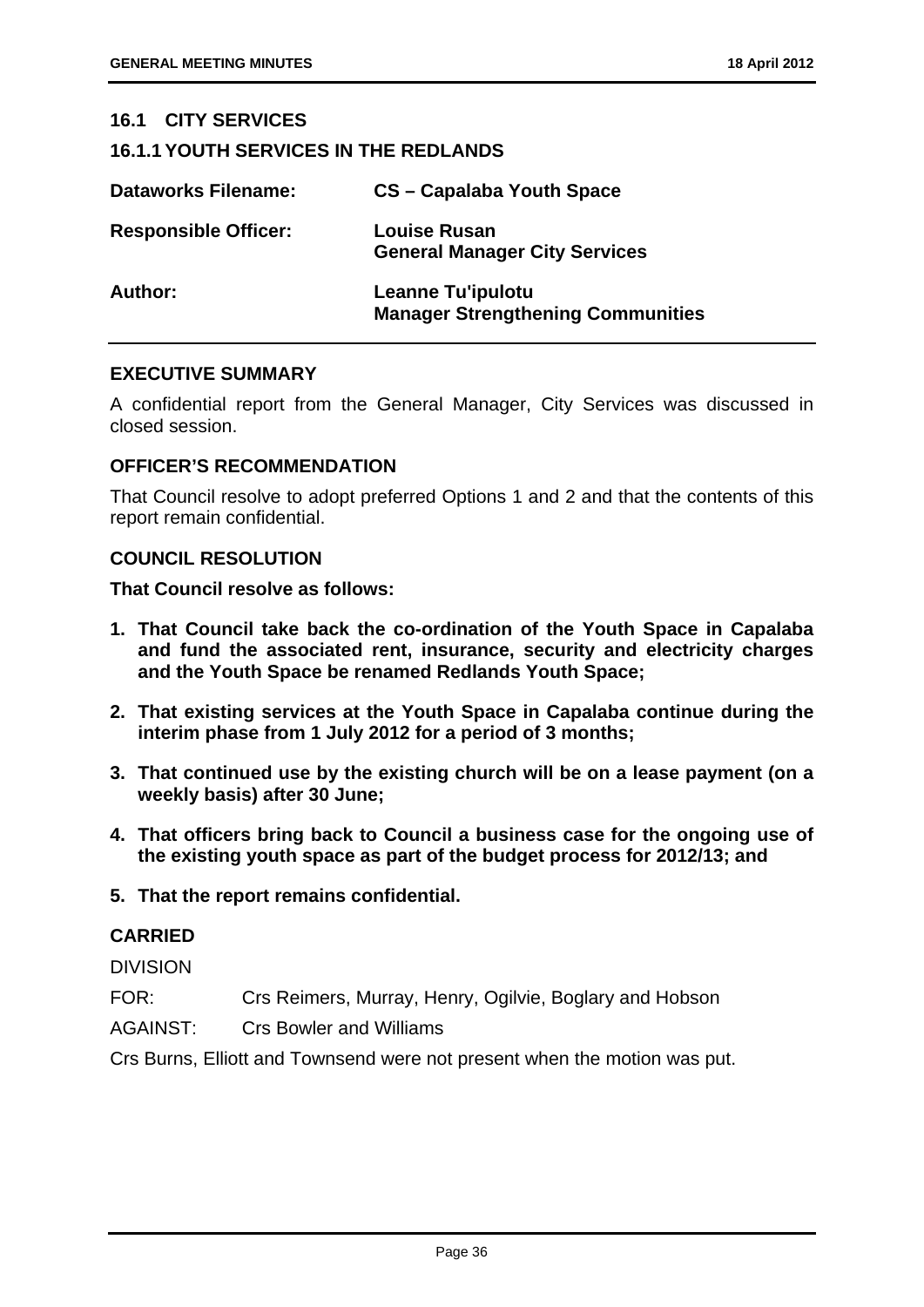| <b>16.2 CORPORATE SERVICES</b>                           |                                                                    |  |
|----------------------------------------------------------|--------------------------------------------------------------------|--|
| <b>16.2.1 REDLAND WATER ASSET AND DEBT APPORTIONMENT</b> |                                                                    |  |
| <b>Dataworks Filename:</b>                               | <b>GOV WRAD - RCC Reporting</b>                                    |  |
| <b>Responsible Officer:</b>                              | <b>Martin Drydale</b><br><b>General Manager Corporate Services</b> |  |
| Author:                                                  | <b>Vicki Lewis</b><br><b>Water Programme Manager</b>               |  |

#### **EXECUTIVE SUMMARY**

A Confidential Report from the General Manager Corporate Services was discussed in closed session.

**OFFICER'S RECOMMENDATION/ COUNCIL RESOLUTION** 

| Moved by:    | <b>Cr C Ogilvie</b> |
|--------------|---------------------|
| Seconded by: | <b>Cr W Boglary</b> |

**That Council resolve to:** 

- **1. Note the update on the negotiations and next steps for the treatment of, the transfer of constructed assets and related funding liabilities undertaken by Allconnex Water during the period 1 July 2010 and 30 June 2012; and**
- **2. Delegate authority to Chief Executive Officer under s.257(1)(b) of the** *Local Government Act* **2009, to initiate or resolve action under the** *Judicial Review Act* **in relation to the LCC decision.**